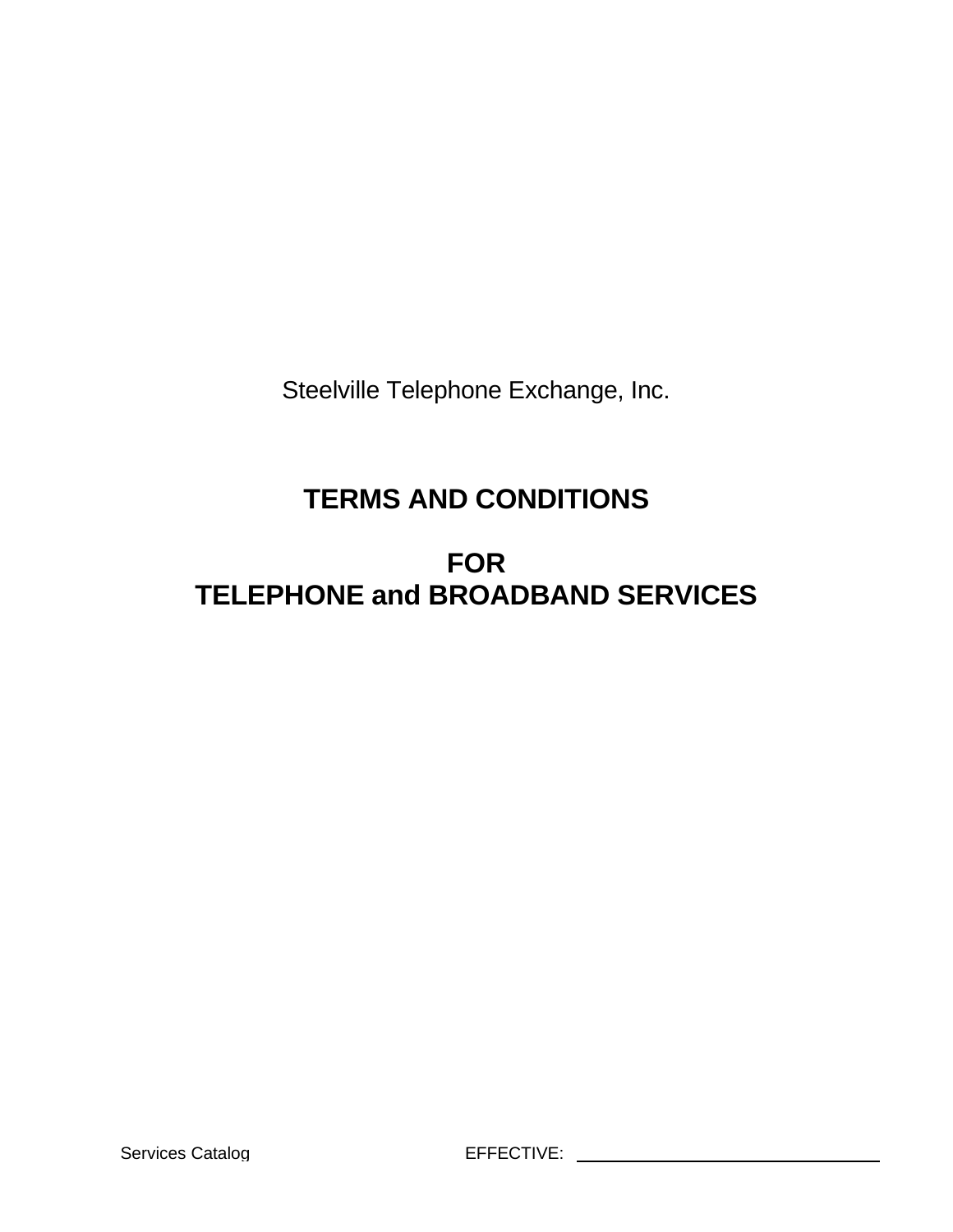General Terms and Conditions **PART 1** 

Page 1 Revision

## **TABLE OF CONTENTS**

- PART 1 General Rules and Regulations and Subject Index
- PART 2 Telephone Service
- PART 3 Broadband Service
- PART 4 Cable Television Service
- PART 5 Service Price List

These terms and conditions govern services provided bySteelville Telephone Exchange, Inc., hereinafter referred to as the Company. They include one or more types of services as specified below by the Company<sup>(\*)</sup>

> Telephone Services, including local service, toll service and special access or private line as described in Part 2

Broadband Internet Access Services as described in Part 3

Cable Television Services including Basic and other packages as described in Part 4

\* The Company has specified the applicable parts for services it provides.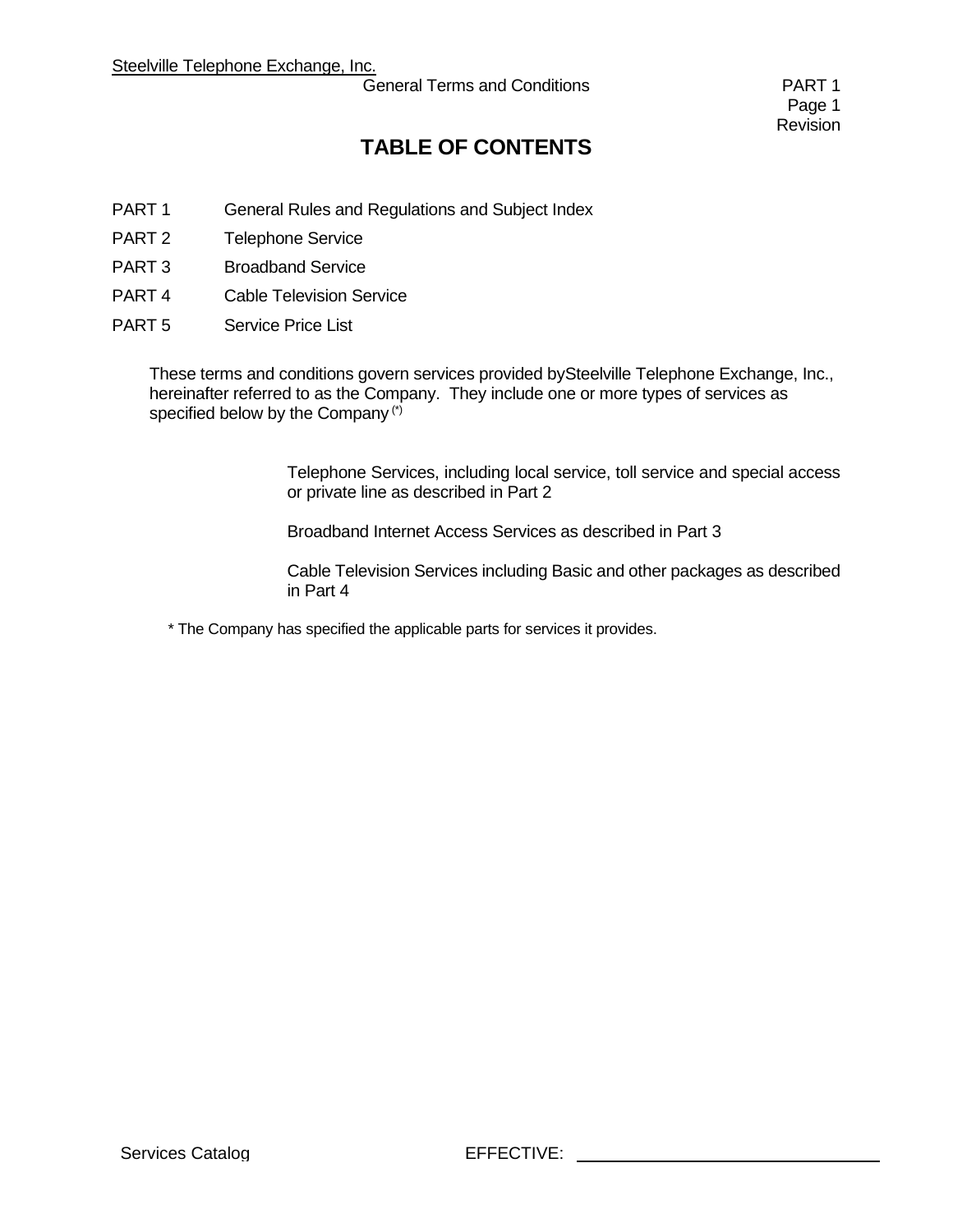#### General Terms and Conditions **PART 1**

### OVERVIEW OF SERVICE PUBLICATIONS

These Terms and Conditions and (where applicable) the following additional documents (collectively, "Service Publications") shall apply to all products and services the Company provides to customers:

Pricing Schedules A "pricing schedule" means a service price sheet or similar pricing schedule (including related attachments) or other document that is included in Part 5 of these Terms and Conditions or that is later executed by the parties and references these Terms and Conditions. A Pricing Schedule includes the services, the pricing (including discounts and commitments, if applicable), the pricing term (if applicable) and may contain or incorporate by reference other service specific terms and conditions.

Policies A "policy" means a Company policy that applies in accordance with its terms to any service or service capability within its scope, as may be modified by the Company from time-totime, including the following:

The Company's Privacy Policy which is included or referenced in Part 1 of these Terms and Conditions and which can be found at <http://www.steelvilletelephone.com/>

The Company's Acceptable Use Policy, which is included or referenced in Part 3 of these Terms and Conditions and which can be found at<http://www.steelvilletelephone.com/> The Company's Network Management Policy, which is included or referenced in Part 3 of these Terms and Conditions and which can be found at <http://www.steelvilletelephone.com/> Service Contracts Service Contract means service orders, service contracts, service level agreements, service-specific terms and conditions and similar documents signed by or provided to the customer containing specific descriptions, pricing and other terms and conditions for products, services or service components that are not covered by these Terms and Conditions or that are in addition to or different from these Terms and Conditions.

#### PRIORITY OF SERVICE PUBLICATIONS

The order of priority of the Company's Service Publications is: the tariff on file with the appropriate regulatory agency such as the Missouri Public Service Commission, the applicable Pricing Schedule; any applicable Service Contract, the Company's Policies, Bylaws and these Terms and Conditions; provided that for any regulated services a rule may be first in priority in any jurisdiction where the applicable law or regulation does not permit contract terms to take precedence over inconsistent rules. If a conflict exists among provisions of the Company's Service Publications, such conflicts will be resolved in accordance with the preceding order of priority; provided that specific terms will control over general provisions and negotiated or added terms, conditions or pricing will control over standardized, published or non-negotiated terms, conditions and pricing.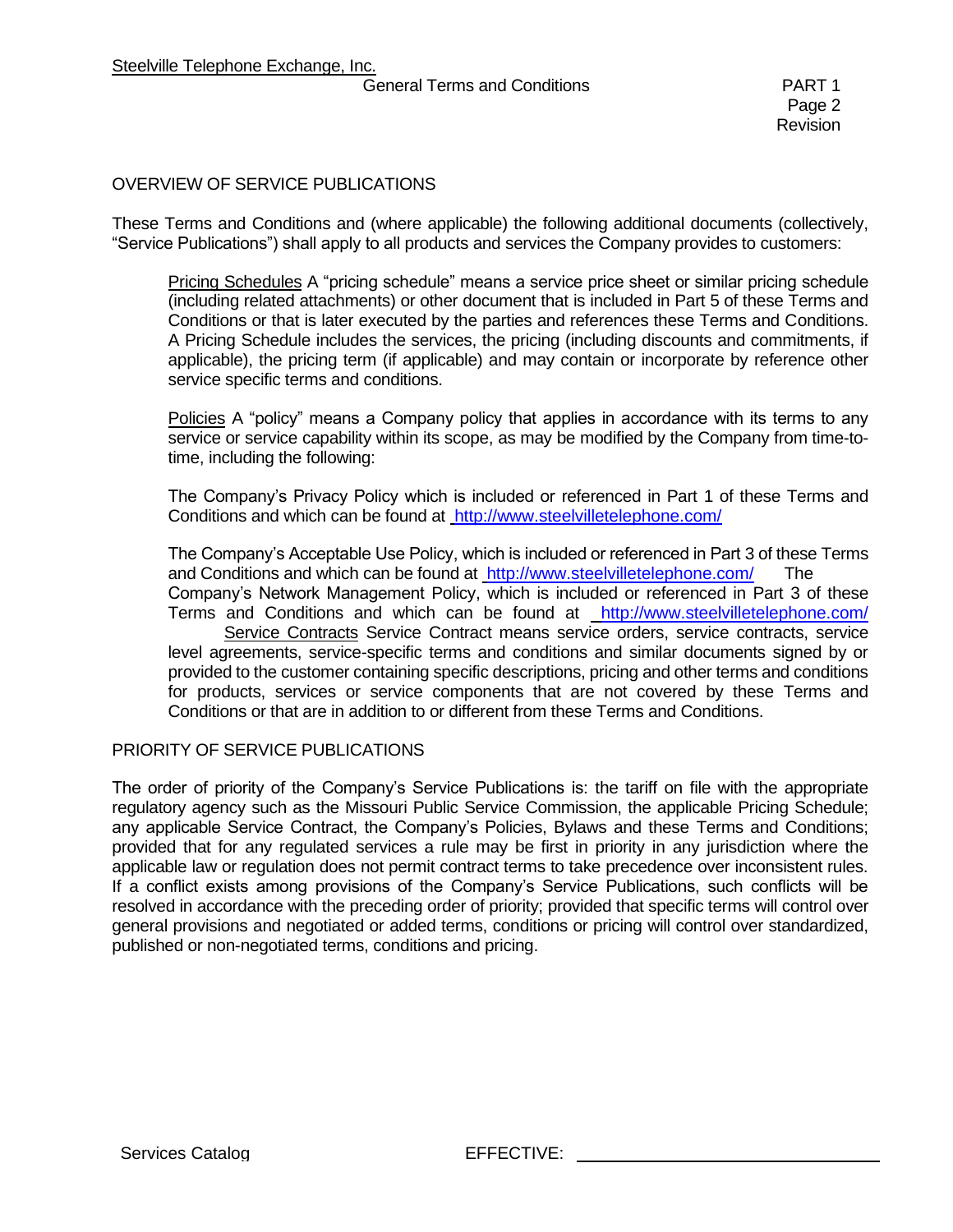#### General Terms and Conditions **PART 1**

### CHANGES TO SERVICE PUBLICATIONS

Unless otherwise provided in your Service Publications, the Company may revise its Service Publications at any time. From time to time, we may change this Agreement, including the terms and conditions of the Guidebooks and Tariffs which are part of this Agreement. If any such change results in more restrictive terms or conditions, we will provide you at least thirty (30) days' notice, by insert, as a message printed on your bill, in a separate mailing, or by any other reasonable method permitted by law.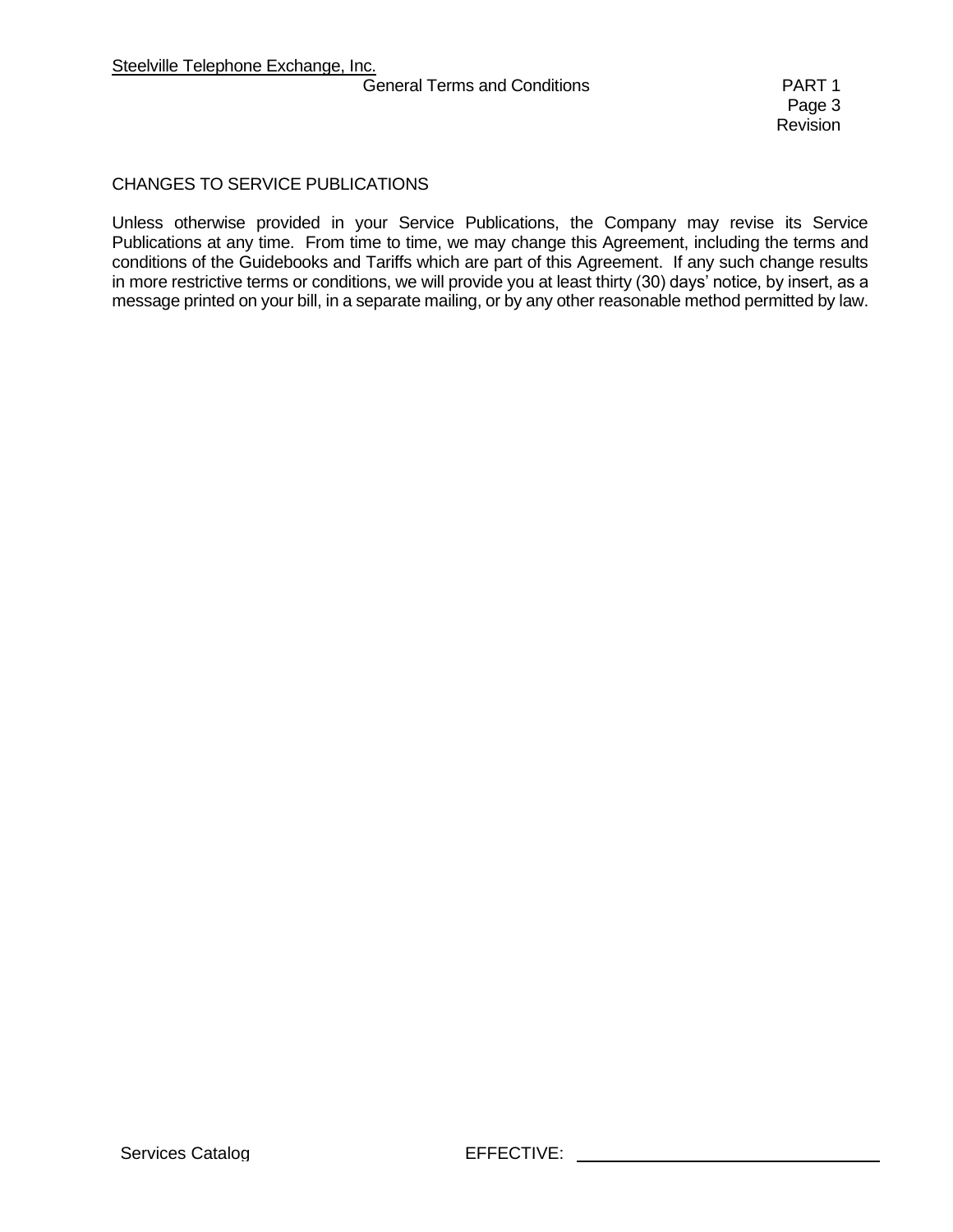General Terms and Conditions

| Construction |  |
|--------------|--|
|              |  |
|              |  |
|              |  |
|              |  |
|              |  |
|              |  |
|              |  |
|              |  |
|              |  |
|              |  |
|              |  |
|              |  |
|              |  |
| Deposits     |  |
|              |  |
|              |  |
|              |  |
|              |  |
|              |  |
|              |  |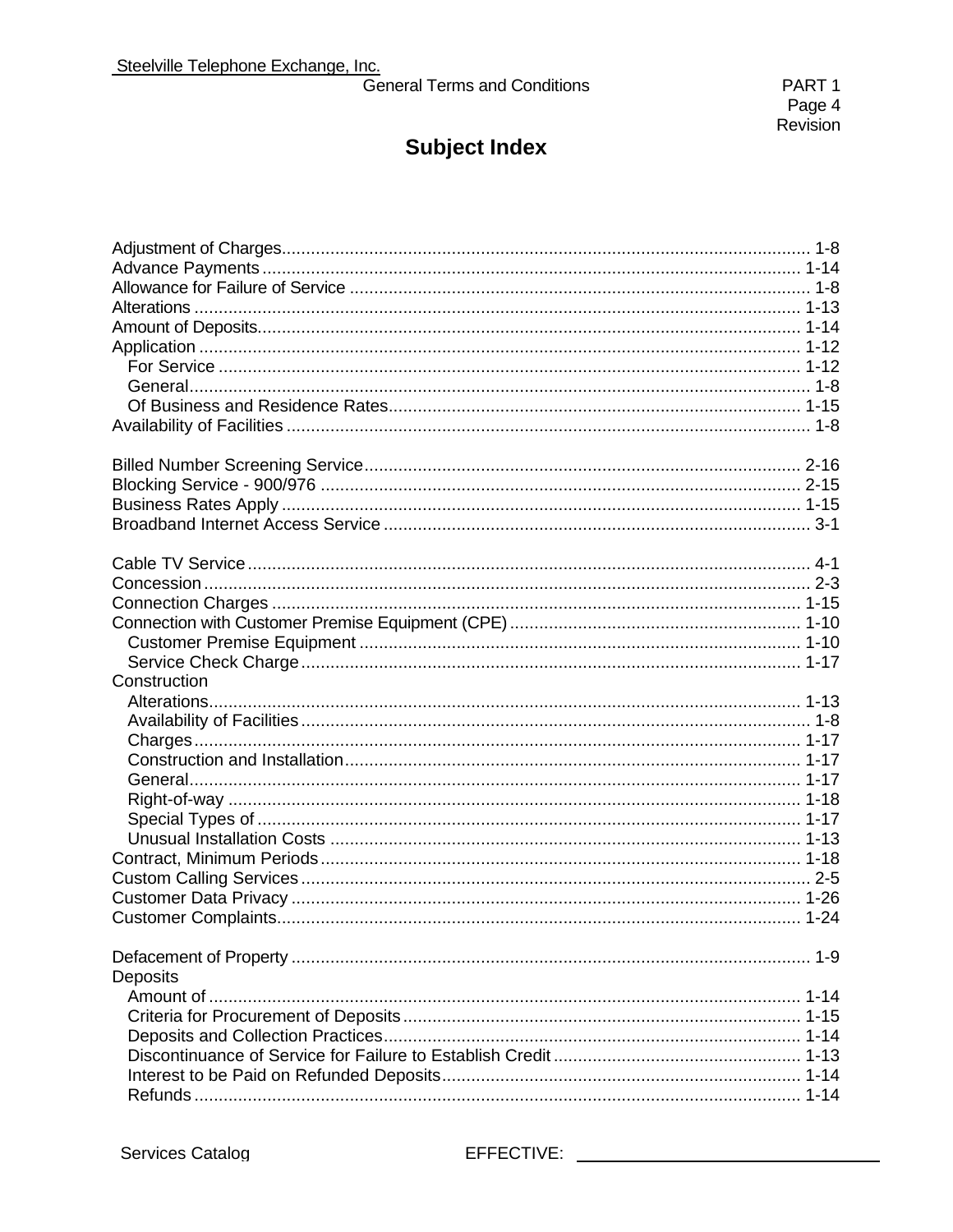General Terms and Conditions

| <b>Directories</b>     |  |
|------------------------|--|
|                        |  |
|                        |  |
|                        |  |
|                        |  |
|                        |  |
|                        |  |
|                        |  |
|                        |  |
|                        |  |
|                        |  |
|                        |  |
|                        |  |
|                        |  |
|                        |  |
|                        |  |
|                        |  |
|                        |  |
|                        |  |
|                        |  |
|                        |  |
|                        |  |
|                        |  |
|                        |  |
|                        |  |
|                        |  |
|                        |  |
|                        |  |
|                        |  |
|                        |  |
|                        |  |
|                        |  |
|                        |  |
|                        |  |
|                        |  |
|                        |  |
|                        |  |
| Maintenance and Repair |  |
|                        |  |
|                        |  |
|                        |  |
|                        |  |
|                        |  |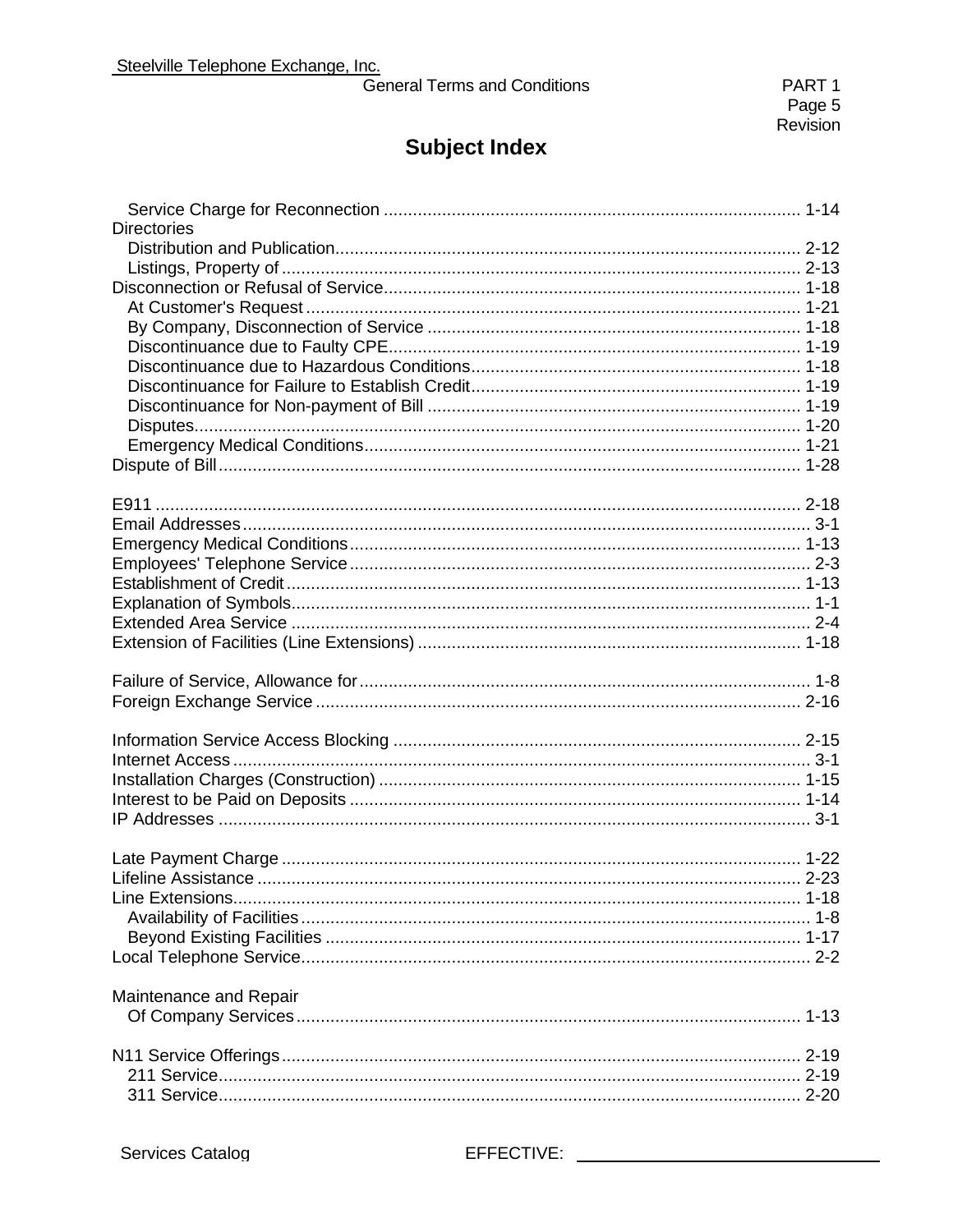| <b>General Terms and Conditions</b> |  |  |
|-------------------------------------|--|--|
|                                     |  |  |

| <b>Network</b>          |  |
|-------------------------|--|
|                         |  |
| <b>Notices</b>          |  |
|                         |  |
|                         |  |
|                         |  |
|                         |  |
|                         |  |
|                         |  |
|                         |  |
|                         |  |
|                         |  |
|                         |  |
| <b>Private Property</b> |  |
|                         |  |
|                         |  |
|                         |  |
|                         |  |
|                         |  |
|                         |  |
|                         |  |
|                         |  |
|                         |  |
|                         |  |
|                         |  |
|                         |  |
|                         |  |
|                         |  |
|                         |  |
|                         |  |
|                         |  |
|                         |  |
|                         |  |
|                         |  |
|                         |  |
|                         |  |
|                         |  |
|                         |  |
|                         |  |
|                         |  |
|                         |  |
|                         |  |
|                         |  |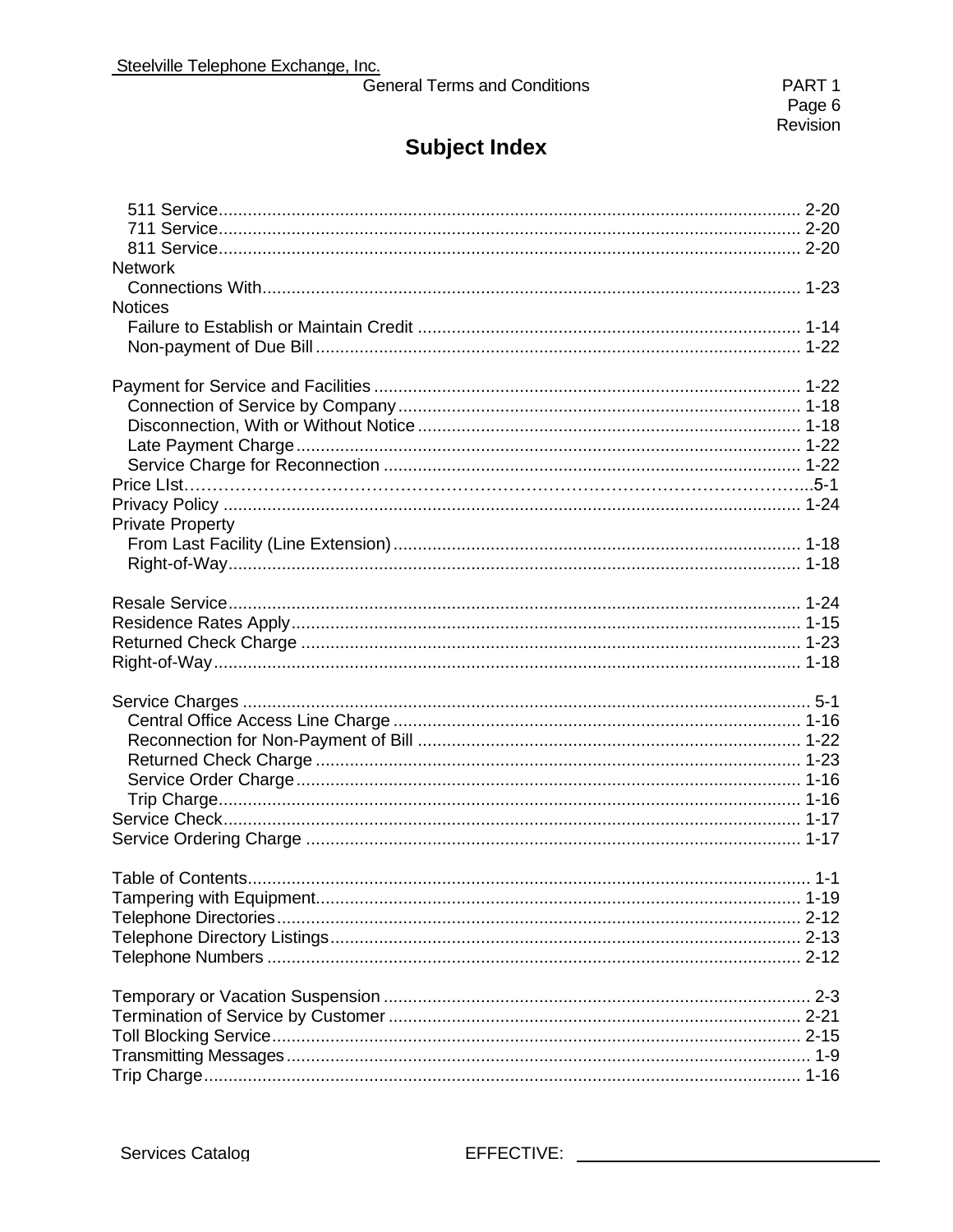|  | <b>General Terms and Conditions</b> |
|--|-------------------------------------|
|--|-------------------------------------|

PART 1 Page 7 Revision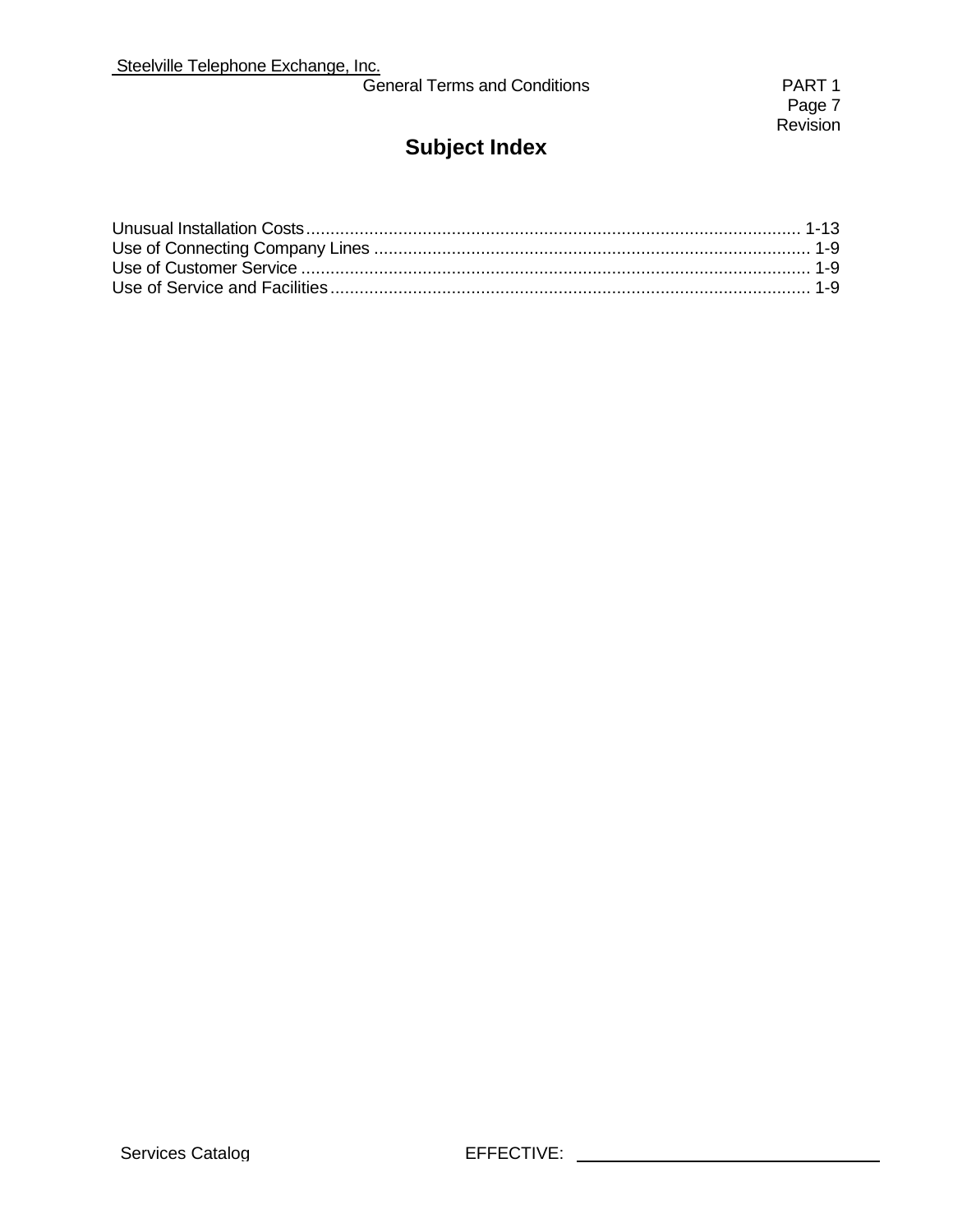## TERMS AND CONDITIONS

#### A. APPLICATION

- 1. General
	- a. The Rules and Regulations specified herein apply to the services and facilities furnished by Steelville Telephone Exchange, Inc., and affiliates, hereinafter referred to as the Company. If the customer fails to observe these Rules and Regulations, the Company has the option to discontinue service after due notice of such failure.
	- b. In the event of a conflict between these General Rules and Regulations and any conditions contained in the Telephone, Broadband or Cable Television sections, the rates and conditions contained in the specific section shall prevail.

#### B. OBLIGATION AND LIABILITY OF COMPANY

- 1. Availability of Facilities
	- a. The Company's obligation to furnish services is dependent upon its ability to secure and retain, without unreasonable expense, suitable facilities and rights for such facilities, except as provided for in Part 1 H, Construction Charges.
- 2. Allowance for Failure of Service
	- a. The Company does not guarantee uninterrupted working of its services. In case service is interrupted other than by the negligence or willful act of the customer, an adjustment may be made in the amount of the charges for that portion of the service rendered inoperable. Any adjustment shall apply only if the interruption continues beyond twenty-four (24) hours after first noted by the Company. Adjustment will be made in the form of a bill credit. No other liability shall in any case attach to the Company.
- 3. Adjustment of Charges
	- a. In the event of an adjustment of charges for overbilling or under billing by the Company, a correction (refund or charge) may be made for the full amount of difference for a period of no more than two (2) years. When the period or amount for which overbilling cannot be fixed from available records, the maximum refund or credit will not exceed an estimated amount of such billing.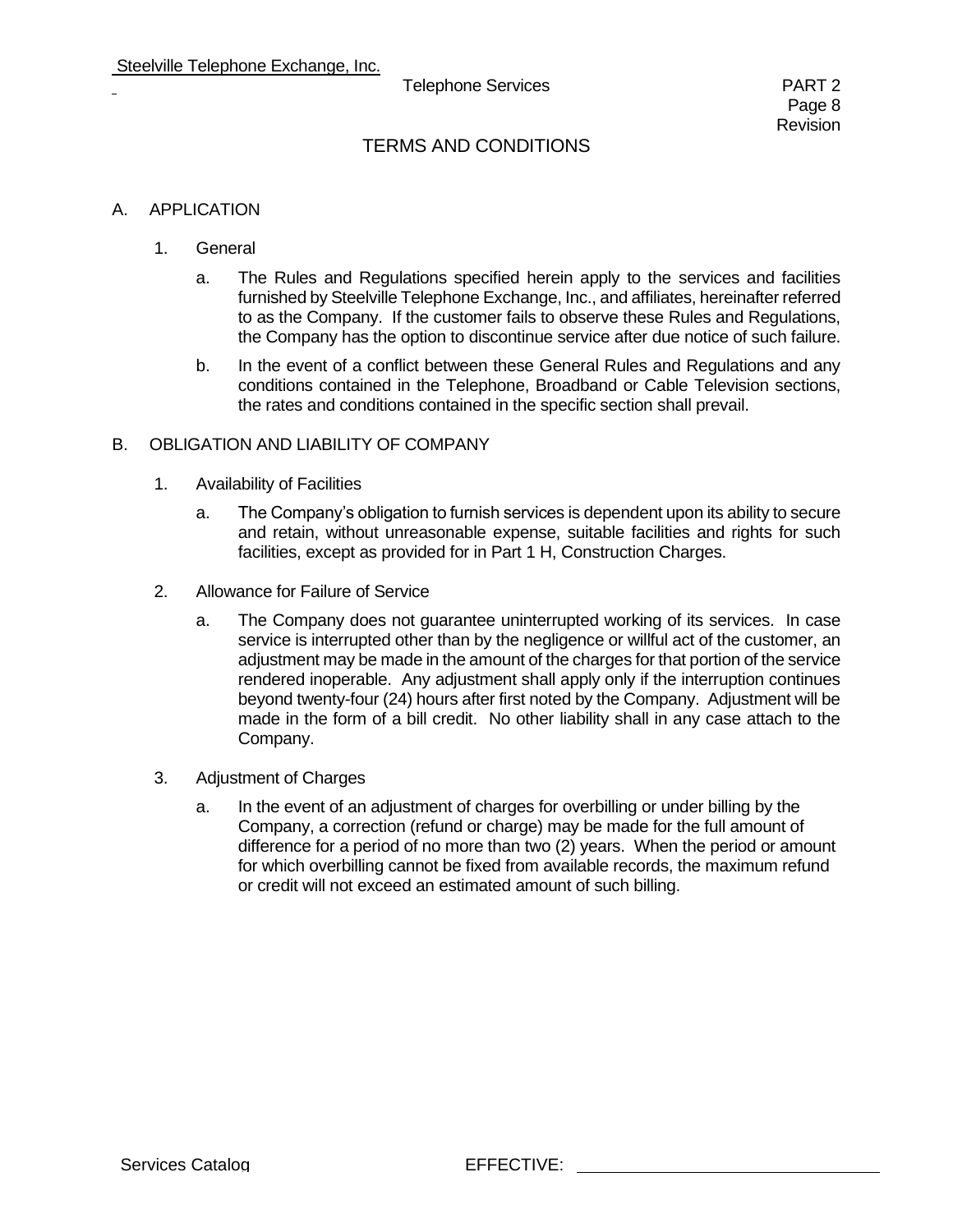- 4. Transmitting Messages Security
	- a. The Company does not transmit messages, but offers the use of its facilities, where available, for communications between parties, subject to the rules, regulations and conditions specified in these Terms and Conditions. Access to and use of any information or data obtained by customer or any user via use of service is at the customer or user's own risk, and the Company is not responsible for the accuracy, reliability or security of such information. The Company makes no attempt to verify accurate receipt of any messages and the Company is not responsible for any loss of data resulting from delays, non-deliveries, incorrect deliveries, viruses, e-mail filtering, service interruptions, etc. The Company makes no representations, warranties or assurances regarding the security of any system or network or the protection or privacy of email or other information transferred or communicated through the Internet or any other system or network. The Company shall not be liable for any breach of security arising from or in connection with a customer's or user's use of service or the Company's network.
- 5. Use of Connecting Company Lines
	- a. Facilities of other companies may be used in establishing connections to points not reached by this Company's lines. In establishing connections with the facilities of other companies, the Company does not assume any liability for any action of the connecting company.
- 6. Defacement of Property
	- a. The Company shall exercise care in all work done on a customer's property. No liability shall attach to the Company by reason of any defacement or damage to the customers' property resulting from the existence of the Company's instruments, apparatus and associated wiring on such property, or by the installation or removal thereof, unless such defacement or damage is the result of the negligence of the Company, or its employees.

#### C. USE OF SERVICE AND FACILITIES

- 1. Use of Customer Service
	- a. Service is furnished on retail basis for residential or business use only. Service accounts are assigned to customers only, and the customer(s) in whose name the account is established will be treated as the account owner(s) for all purposes. Account owners shall be responsible for any and all use of the subscribed service. Customers will cooperate with the Company to prevent third parties from gaining unauthorized access to services via the customer's facilities.
	- b. Services must be used in compliance with applicable Service Publications, including all applicable Company policies. Without limiting the preceding, customers shall not use services for fraudulent, abusive, unlawful or destructive purposes or in any manner that causes interference with the Company's or another service subscriber's use of the Company-provided network.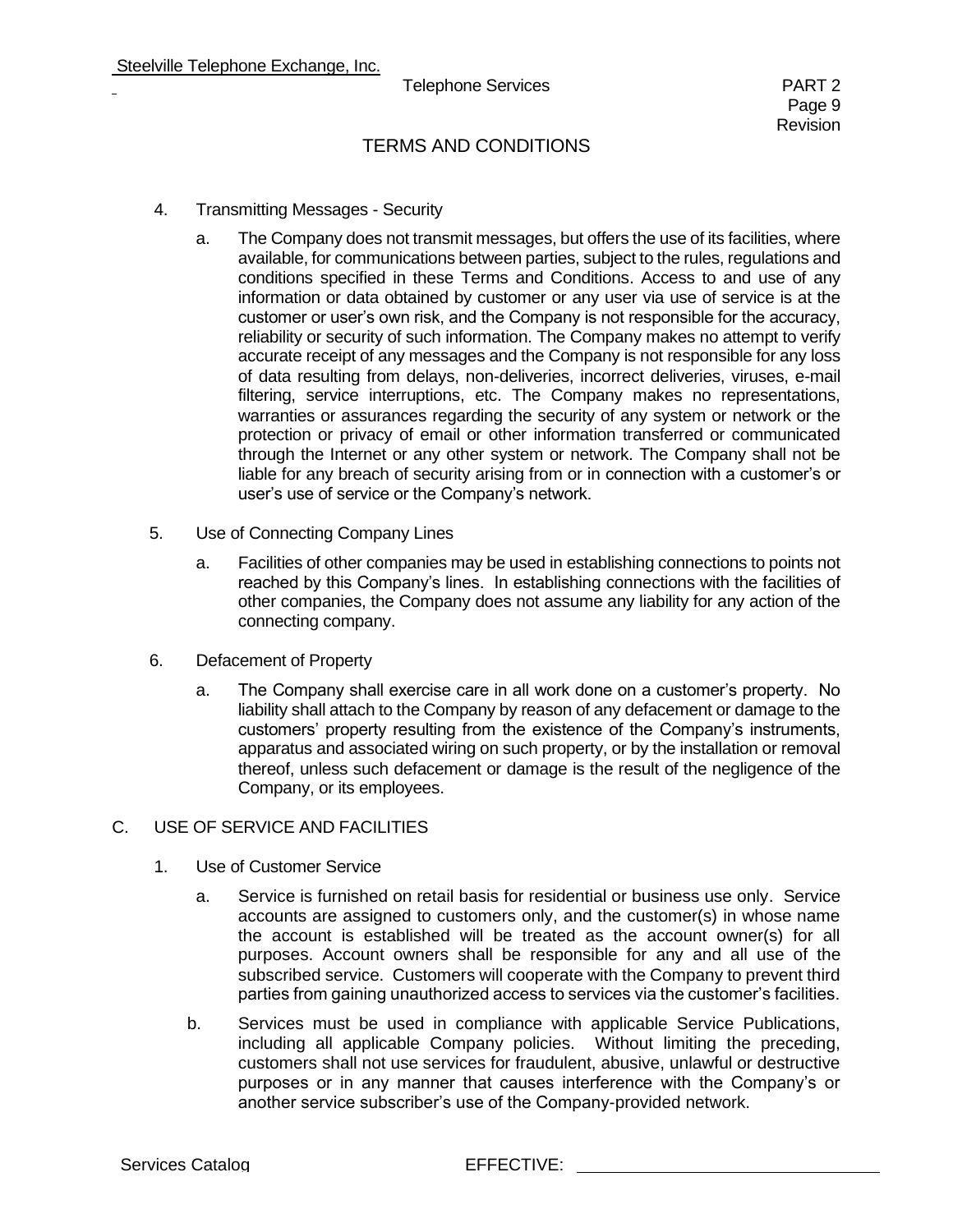- c. Services may not be resold.
- d. Customers' broadband speed and latency information may be collected and reported to various government agencies to verify service meets basic performance standards.
- 2. Connection of Customer Premise Equipment and Wiring
	- a. Except when leased from, licensed from or otherwise provided by the Company, all premise equipment and wiring after the demarcation point is the property and responsibility of the property owner. The demarcation point is either outside or inside the premise and is typically the location where the Company's network is terminated and grounded.
	- b. Customers may provide and install their own customer premise equipment and wiring after the demarcation point so long as no electronic or physical harm is caused to the Company's network.
	- c. Customers are not permitted to physically cut, improperly terminate, substantially alter or otherwise destroy the Company's owned premise equipment and wiring before the demarcation point.
	- d. Customer Premise Equipment and Wiring may be connected throughout the premise using coaxial, copper and fiber wiring or wireless technology.
	- e. To protect the premise equipment and wiring from electronic or physical harm, signal leakage and other types of degradation, the Company may require that any premise equipment and wiring (including connectors, splitters, and other equipment used) meets reasonable technical specifications, not to exceed the technical specifications of such equipment installed by the Company. However, if the customer's connection to, redirection of or rerouting of the premise equipment and wiring causes electronic or physical harm to the Company's network, the Company may impose additional technical specifications to eliminate such harm.
	- f. The Company's network is not represented as being adapted to the use of all customer premise equipment and wiring. The Company shall not be responsible for: the through transmission of signals generated by the customer premise equipment or for the quality of or defects in, such transmission; the reception of signals by the customer premise equipment.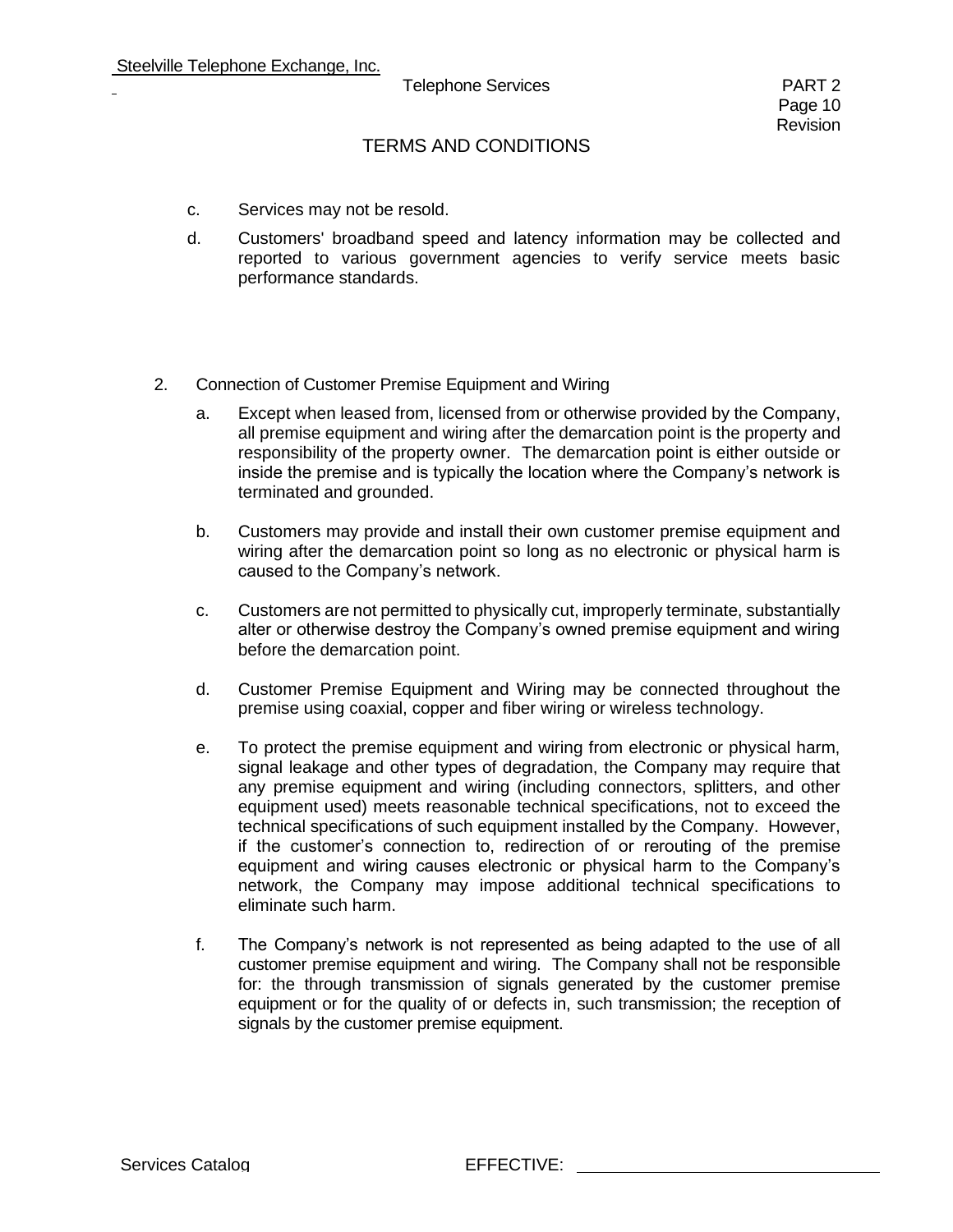- g. The Company shall not be responsible to the customer if changes in criteria in these Terms and Conditions or changes in any of the facilities, operations or procedures of the Company render any customer premise equipment and wiring obsolete, or requires modification of such equipment and wiring.
- h. Customer premise equipment and wiring may be used with the facilities furnished by the Company for telephone, broadband, or cable television service, provided that such equipment will be connected, maintained and operated in a manner compatible with the Company's network.
- i. It is the customer's obligation to ensure compliance with any applicable state or federal laws governing the installation and use of customer premise equipment and wiring.
- j. To protect the Company's network and services furnished to the public, the customer premise equipment and wiring must comply with all applicable network protection criteria including those requirements in the National Electrical Code (NEC) and FCC regulations.
- k. If the Company determines the customer premise equipment and wiring is causing or is likely to cause interference or hazard to the network, the Company will take such action as it deems necessary for the protection of the Company's network.
- l. After notification by the Company of such interference or hazard, the customer shall discontinue such use and disconnect such premise equipment and wiring. Failure of the customer to conform to this requirement may result in suspension of service.
- m. The customer may be charged as specified in Part 5 trip charge as well as any applicable labor charges for visits to their premises when the service trouble is determined to be caused by the customer premise equipment and wiring.
- n. The Company shall not be responsible for any loss, damage, failure or impairment of service in connection with customer premise equipment and wiring. The Company's liability is limited to that provided in these General Terms and Conditions and its tariff on file with the Missouri Public Service Commission.
- o. The customer indemnifies and saves the Company harmless against claims for libel, slander, or infringement of patents arising from combining such customer premise equipment and wiring with the facilities of the Company.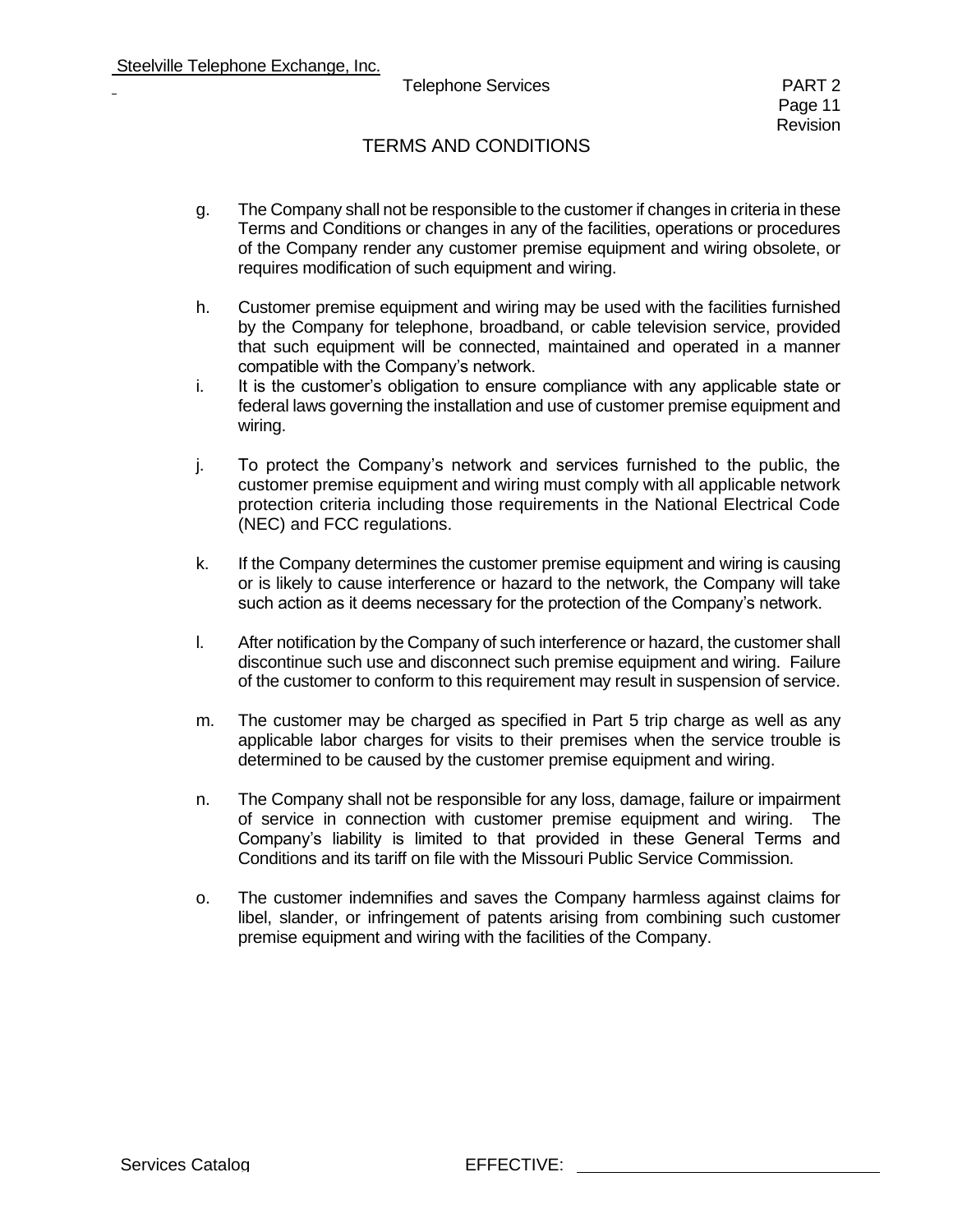## TERMS AND CONDITIONS

- p. Where the Company leases, licenses or otherwise provides equipment, such equipment is provided to customer for the term of service and solely for use in connection with lawfully receiving and using services. All such equipment remains the property of the Company. When service is cancelled or disconnected, the customer must return any such equipment to the Company during regular business hours, Monday through Friday (except holidays). The equipment must be returned to the Company in the same condition as installed or received, except for normal wear and tear. All such equipment must be returned to the Company's business office or an alternative location designated by the Company at the time of cancelation or disconnection. If a customer is unable to travel to the Company's business office or other designated location to return the equipment, the customer may request pick-up. Provision of pick-up service is solely at the Company's option and the Company's refusal or failure to provide pick-up service will not excuse the customer's obligation to return equipment. If the Company agrees to provide pickup service, pick-up will occur during the business week and only during regular business hours. There may be a fee for pick-up, which customer will be informed of when pick-up service is requested and will be payable at time of pick-up. If a customer fails to return equipment at the time of cancellation or disconnection of service, the customer may be liable to the Company for an equipment recovery fee as set forth in Part 5 of these Terms and Conditions.
- q. The customer is responsible for the maintenance and safekeeping of all equipment placed in or on the customer's premises. The Company has no responsibility for replacing equipment destroyed or damaged by the customer's misuse, abuse or neglect. In the event that any equipment provided by the Company is destroyed, damaged (ordinary wear and tear excepted), lost or stolen while in the customer's possession, the customer may be liable to the Company for an equipment recovery fee as set forth in Part 5 of these Terms and Conditions.

#### D. ESTABLISHMENT AND FURNISHING OF SERVICE

- 1. Application for Service
	- a. Applications for service may be made orally or in writing. These applications become contracts upon the establishment of service. The Company may require a deposit in order to establish service. If a deposit is required by the Company, applicable non-recurring charges and service charges (if any) may also be required in advance. The terms and conditions specified for such contracts are subject to these Terms and Conditions as applicable to the service to be furnished. Any change in rates, rules or regulations shall act as a modification of the contract to that extent, without further notice.
	- b. Minimum contract periods and termination of service are covered elsewhere in Part 2 of these Terms and Conditions.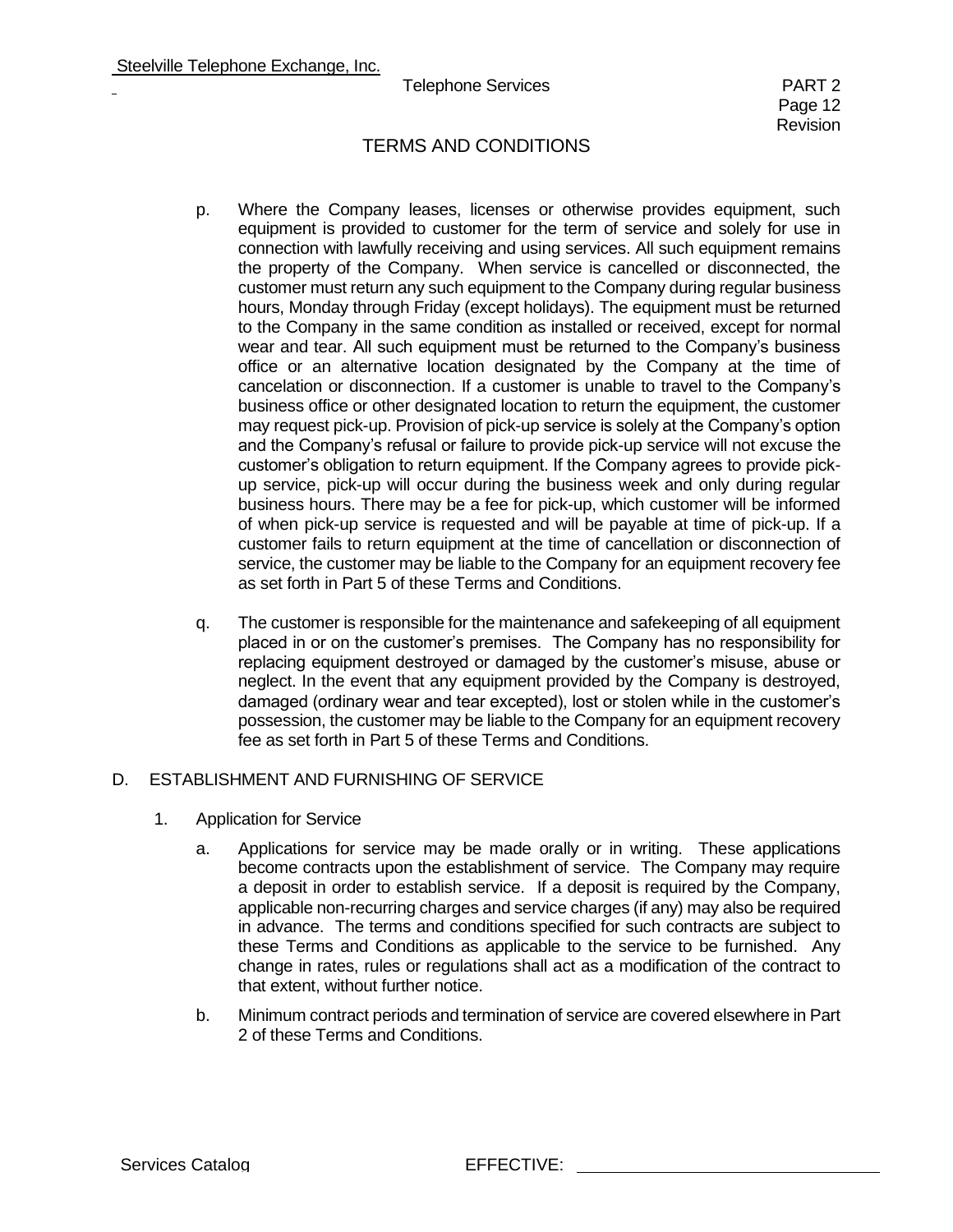- 2. Alterations
	- a. The customer agrees to notify the Company promptly whenever alterations or new construction on premises owned or leased by the customer necessitate changes in the Company's facilities. The customer agrees to pay the Company's charges for such changes.
- 3. Payment for Service
	- a. The customer is required to pay all rates and charges for services and facilities.
- 4. Maintenance and Repairs
	- a. All expense of maintenance and repair of services or facilities provided by the Company will be borne by the Company. The customer will be held responsible for restoration or replacement costs in case of loss of, damage to, or destruction of any of the Company's facilities not due to normal use. Customers may not rearrange, disconnect or remove or permit others to rearrange, disconnect or remove any Company owned facility installed by the Company unless provided elsewhere in these Terms and Conditions.
- 5. Unusual Installation Costs
	- a. Where special requirements of the customer involve unusual construction or installation, the customer may be required to pay additional costs.

#### E. ESTABLISHMENT AND MAINTENANCE OF CREDIT

- 1. Establishment of Credit
	- a. The Company is not obligated to provide service to any individual or firm that owes for services previously rendered by the Company at the same or different address until previous indebtedness to the Company has been resolved. Applicants for service who are required to make a deposit may be required to pay in advance of installation, the service connection, installation and/or construction charges. In order to insure the payment of all charges due for its service, the Company may require any customer to establish and maintain his credit in one or more of the following ways:
		- i. by furnishing credit references acceptable to the Company.
		- ii. by means of a cash deposit.
		- iii. by guarantee of payment (by a current customer in good credit standing)
- 2. Amount of Deposits
	- a. The amount of deposit required shall not be more than the maximum charge or three months service or as may be required by the Company in cases involving service for short periods or special occasions. The Company may require the customer to increase the amount of the deposit at any time, if the charges billed against the customer are found to warrant such an increase. Qualified low income applicants may apply for Lifeline Assistance.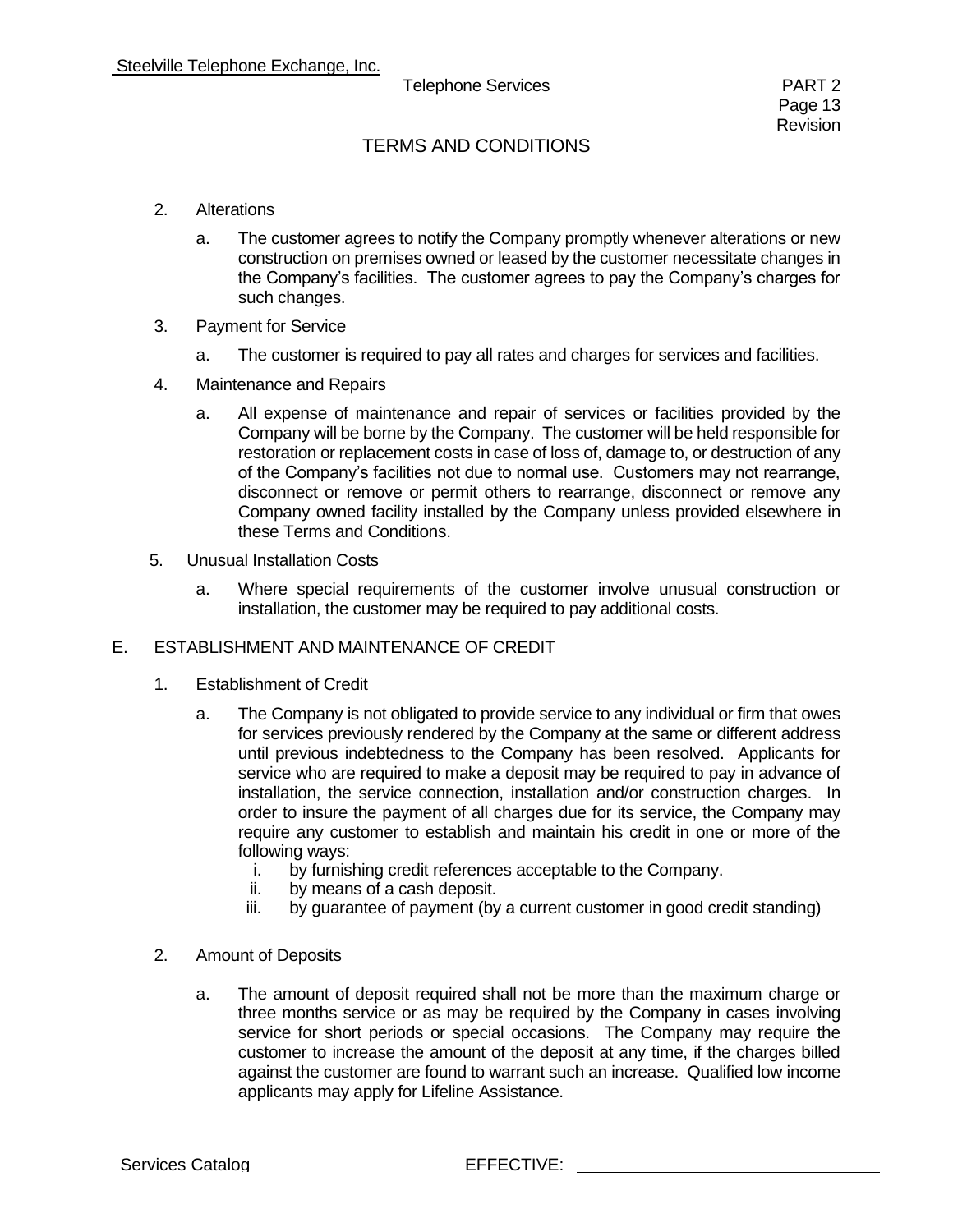- b. The Company will maintain records which show the name and address of each depositor, the amount and date of the deposit and each transaction concerning the deposit. Unclaimed deposits shall be disposed of in accordance with the law.
- c. A receipt of deposit will be furnished to each customer from whom a deposit is received. Upon customer request, duplicate receipts will be provided to customers who have lost their receipt if the deposit is substantiated by the Company records.
- 3. Deposits and Collection Practices
	- a. The fact that a deposit has been made in no way relieves the applicant or customer from complying with the Company's regulations as to advance payments and the prompt payment of bills; nor constitutes a waiver or modification of the regular practices of the Company providing for the discontinuance of service for nonpayment of sums due the Company for services rendered. The Company may discontinue service to any customer failing to pay current bills regardless of the fact that such customer has made a deposit with the Company to secure payment of such bills, or has furnished the Company with a guarantee in writing for such bills.
- 4. Deposit Refunds
	- a. The deposit shall be refunded or credited to the customer after 12 consecutive months of prompt payments during the Company's annual deposit review, unless the Company has documented information which indicates the deposit is necessary to insure payment.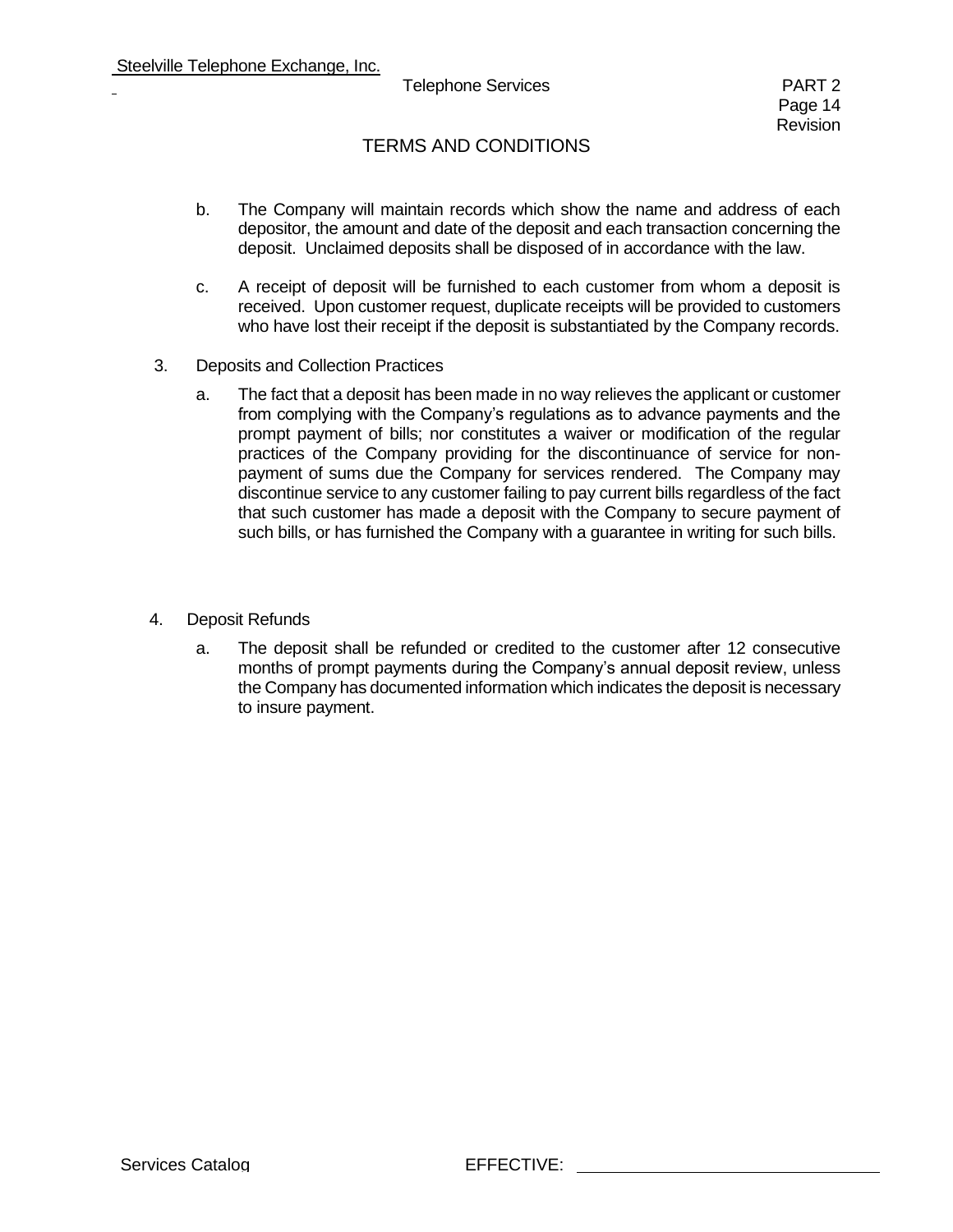#### F. APPLICATION OF BUSINESS AND RESIDENCE RATES

- 1. Business rates apply at the following locations:
	- a. In offices, stores, factories, mines, and all other places of a strictly business nature.
	- b. In boarding houses, except as noted under F.2. below, offices of hotels, halls and offices of apartment buildings; quarters occupied by clubs or lodges; public, private or parochial schools or colleges, hospitals, libraries, churches and other similar institutions.
	- c. At residence locations when the customer has no regular business service and the use of the service either by himself, members of his household, or his guests, or communications can be considered as more of a business than of a residence nature. This may be indicated by advertising either by business cards, newspapers, handbooks, billboards, circulars, social media, or other advertising media, such as on vehicles, etc.
	- d. In any location where the listing of service at that location indicates a business, trade or profession, except as specified below under F.2.
- 2. Residence rates apply at the following locations:
	- a. In a private residence where no business is conducted.
	- b. In private apartments of hotels, rooming house, or boarding houses where service is confined to the customer's use.
	- c. In college fraternity or sorority houses where individual service is provided.

#### G. INSTALLATION AND SERVICE CHARGES

- 1. General
	- a. Service charges for Telephone, Broadband and Cable Television services apply to connect, move or change each individual service and facilities according to the components of work required.
	- b. The company may allow service charges for bundled services that are lower than the sum of the individual service charges for each respective service.
- 2. Types of Charges
	- a. Service Order Charge
		- i. Per customer request for work ordered and requested to be completed at the same time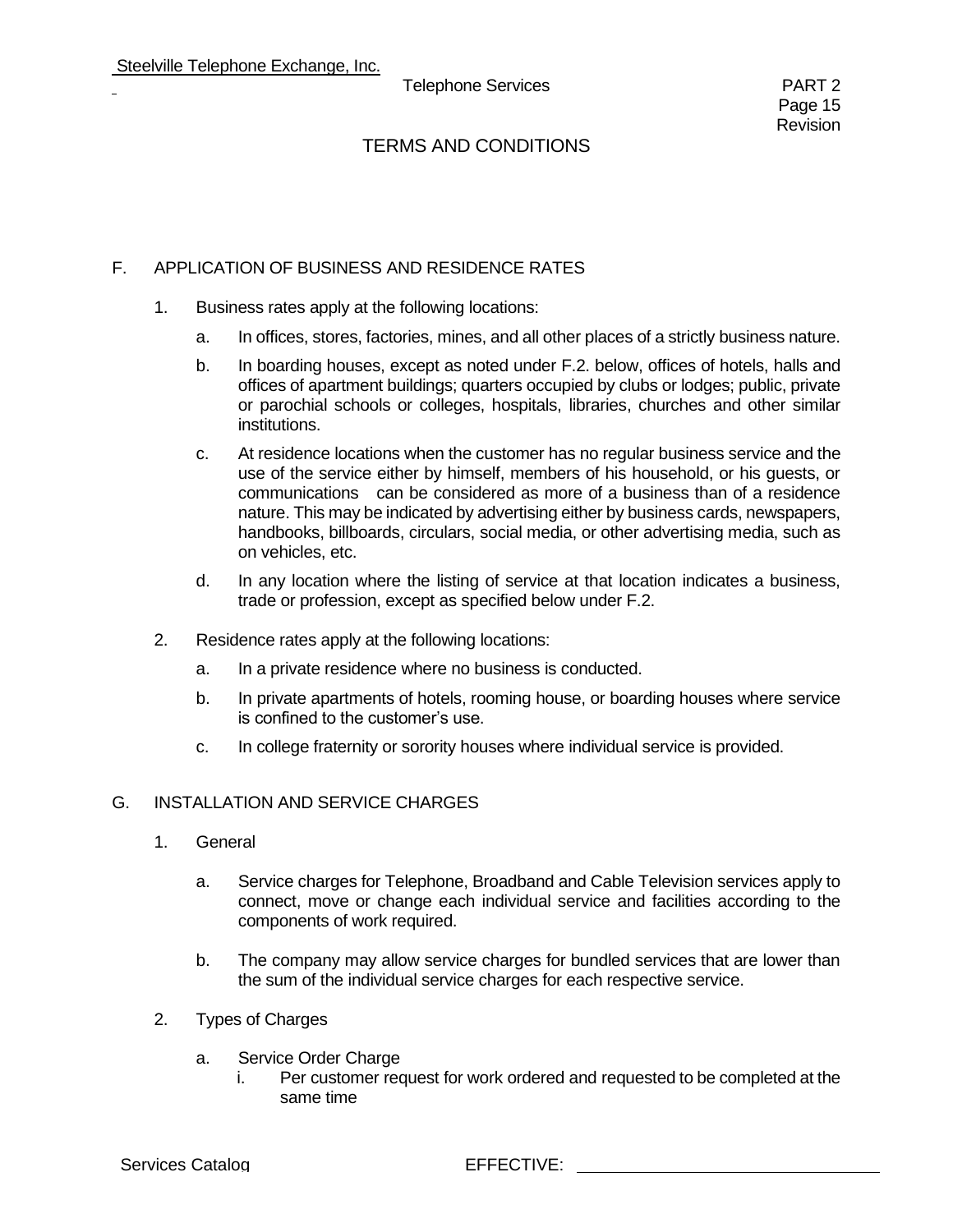- ii. For residence service
- iii. For business service
- b. Central Office Access Line Charge (Telephone Service Only)
	- Per Central Office Access Line or telephone number worked on including, but not limited to the following:
		- 1. Residential Lines, each
		- 2. Business Lines, each
		- 3. Off-premises mileage and tie lines involving central office work, each
- c. Trip Charge
	- i. One charge for all work ordered and completed at the same time on the same visit.
- d. Labor Charge
	- Per employee per hour for all required work to be completed.
- 3. Conditions
	- a. Service Order Charges are in addition to the other applicable rates and charges located in other parts of these Terms & Conditions.
	- b. Service Order Charges apply in addition to, but not in lieu of, mileage rates or those charges covered under Construction Charges on Page 1-17.
	- c. Service Order Charges do apply for:
		- i. Establishing service at the customer's request
		- ii. Move of service from one premise to another at the customer's request
		- iii. Account name change at the customer's request
		- iv. Change of service type, features etc. at the customer's request
		- v. Rearrangement or relocation of facilities at the customer's request
		- vi. Reconnecting a service after disconnection for non-payment
	- d. Service Order Charges do not apply:
		- i. When any change is made and initiated by the Company
		- ii. When services are reestablished at a secondary location immediately following the rendering of the customer's primary location as unfit for occupancy, due to fire, flood, etc.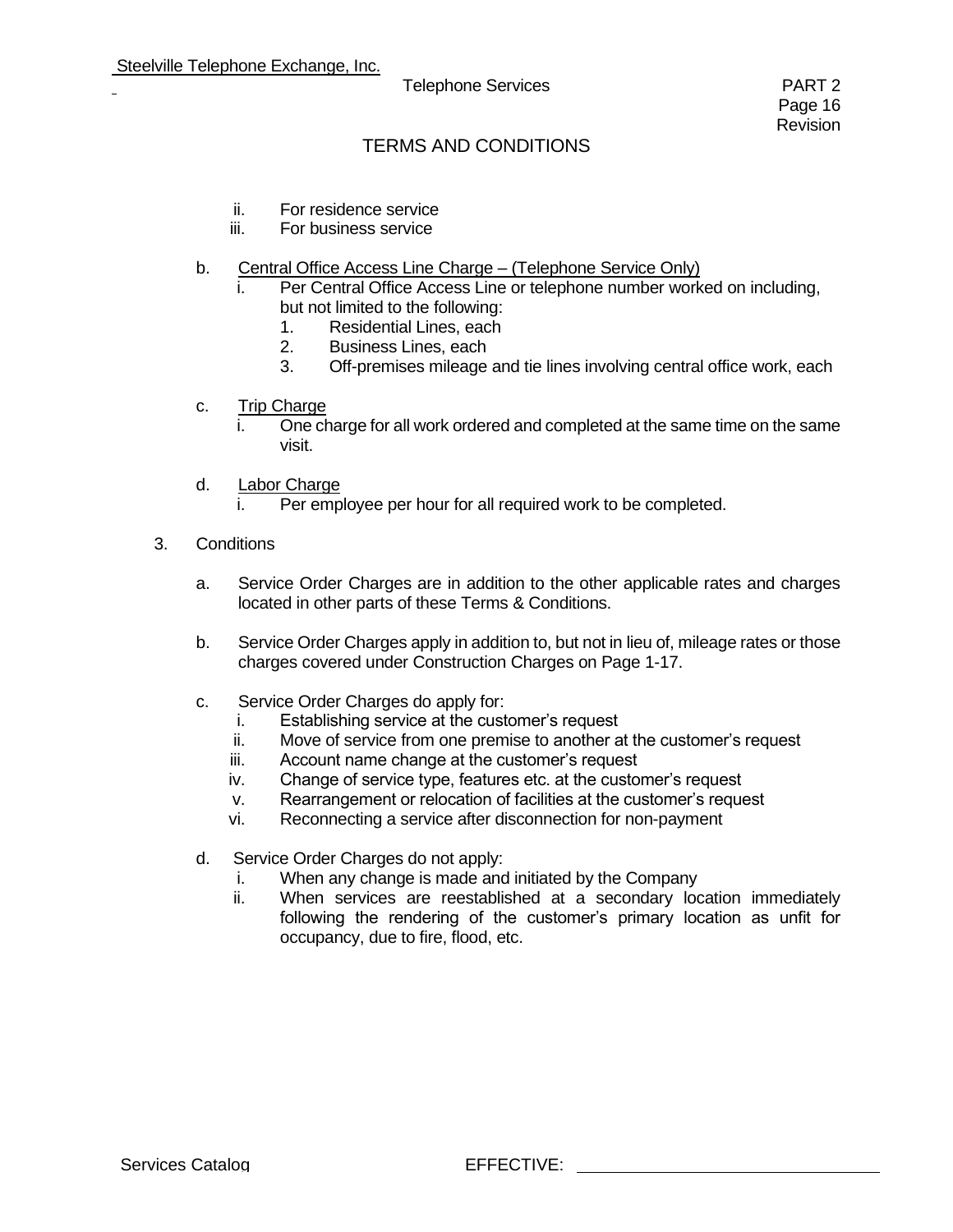#### H. TROUBLE CALL – CUSTOMER PREMISE EQUIPMENT AND INSIDE WIRING REPAIR CHARGES

- 1. General
	- 1. A trouble call will be performed when a customer requests the Company to perform a check of its facilities up to the demarcation point.
		- a. Unless the condition on the customer's premises is determined by the Company to be hazardous
	- 2. Where feasible, Customers will also be encouraged to unplug customer premise equipment or disconnect all inside wiring at the demarcation point so as to selfdiagnose where their wiring or equipment may be causing an out of service condition.
	- 3. A Wire Maintenance Plan is available to customers. A set monthly fee may cover maintenance of approved customer premise equipment or wiring.
- 2. Conditions
	- a. No charges will be assessed when a trouble call is performed and:
		- i. The Company determines the trouble exists on the Company's side of the demarcation point.
	- b. Charges will be assessed when a trouble call is performed and:
		- i. The customer requests the Company identify or repair any trouble on the customer's side of the demarcation point.
		- ii. The Company determines the trouble exists with the Customer's non covered customer premise equipment

#### I. CONSTRUCTION CHARGES

- 1. General Conditions
	- a. The company may assess construction charges for the installation of facilities beyond the existing company facilities.
	- b. The Company may assess construction charges to the appropriate party which may include, but is not limited to, the service applicant, individual owner or land developer.
	- c. Construction charges may include all costs associated with the installation of facilities, including but not limited to, engineering, labor, legal, material, right-of-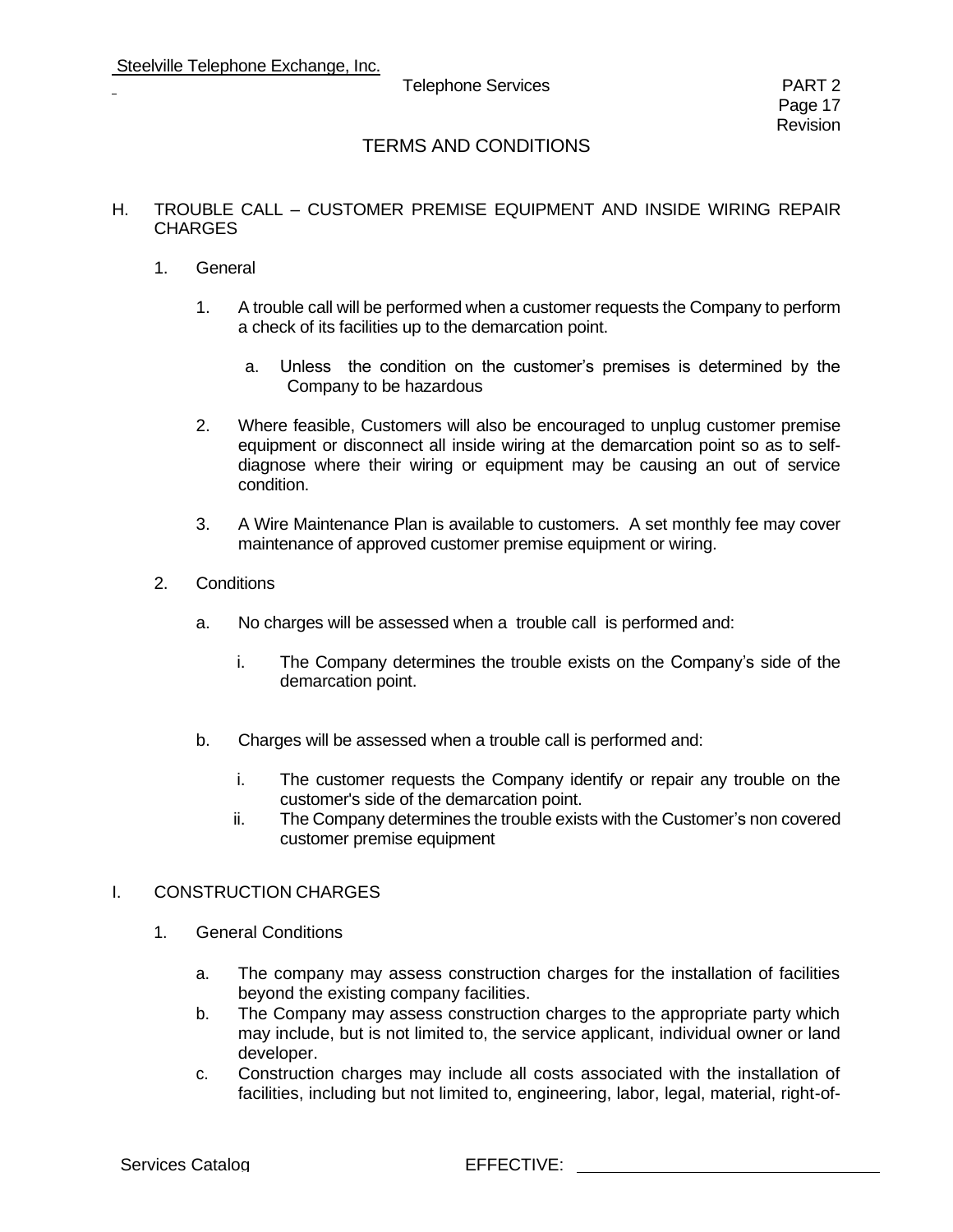### TERMS AND CONDITIONS

way and contractor costs.

- d. Full payment of the construction charges may be required prior to the commencement of the work.
- e. The party paying the construction charges does not obtain any rights of ownership or any other rights pertaining to facilities installed by the Company. All facilities installed by the Company shall be under its exclusive control.
- 2. Types of network additions governed by construction charges may include
	- a. Line Extensions
	- b. Temporary or Speculative additions
	- c. Special Type or Request
	- d. Real Estate Developments and Subdivisions
	- e. Multi-Dwelling Units or Apartment Complexes

#### J. MINIMUM CONTRACT PERIODS

- 1. Minimum Contract Period
	- a. The minimum contract period is one month from the date service or additions to service are established and the minimum charge is the authorized rate for one month, except as specified elsewhere in these Terms and Conditions. For purposes of rate administration each month is considered to have 30 days.
	- b. The Company may require a contract period longer than one month at the same location for unusual construction necessary to meet special demands, and involving extra costs (see Construction).
	- c. Temporary Suspension of Service is available for vacation purposes at a reduced rate upon customer request. This service is allowed when a customer is away from their premises for an extended time in the event of vacation, emergency, relocation, military service, or other purposes deemed reasonable by management.
	- d. No other service charges will apply for the suspension and subsequent restoral of service. The rates may be billed in total prior to the establishment of vacation rate service, or monthly, at the option of the Company. The minimum period for which this service may be provided is one month; the maximum is six months during any 12 month period

#### K. DISCONNECTION OR REFUSAL OF SERVICE

- 1. By the Company Without Notice
	- a. The Company may disconnect or refuse service without notice:
		- i. in the event of a condition on the customer's premises determined by the Company to be hazardous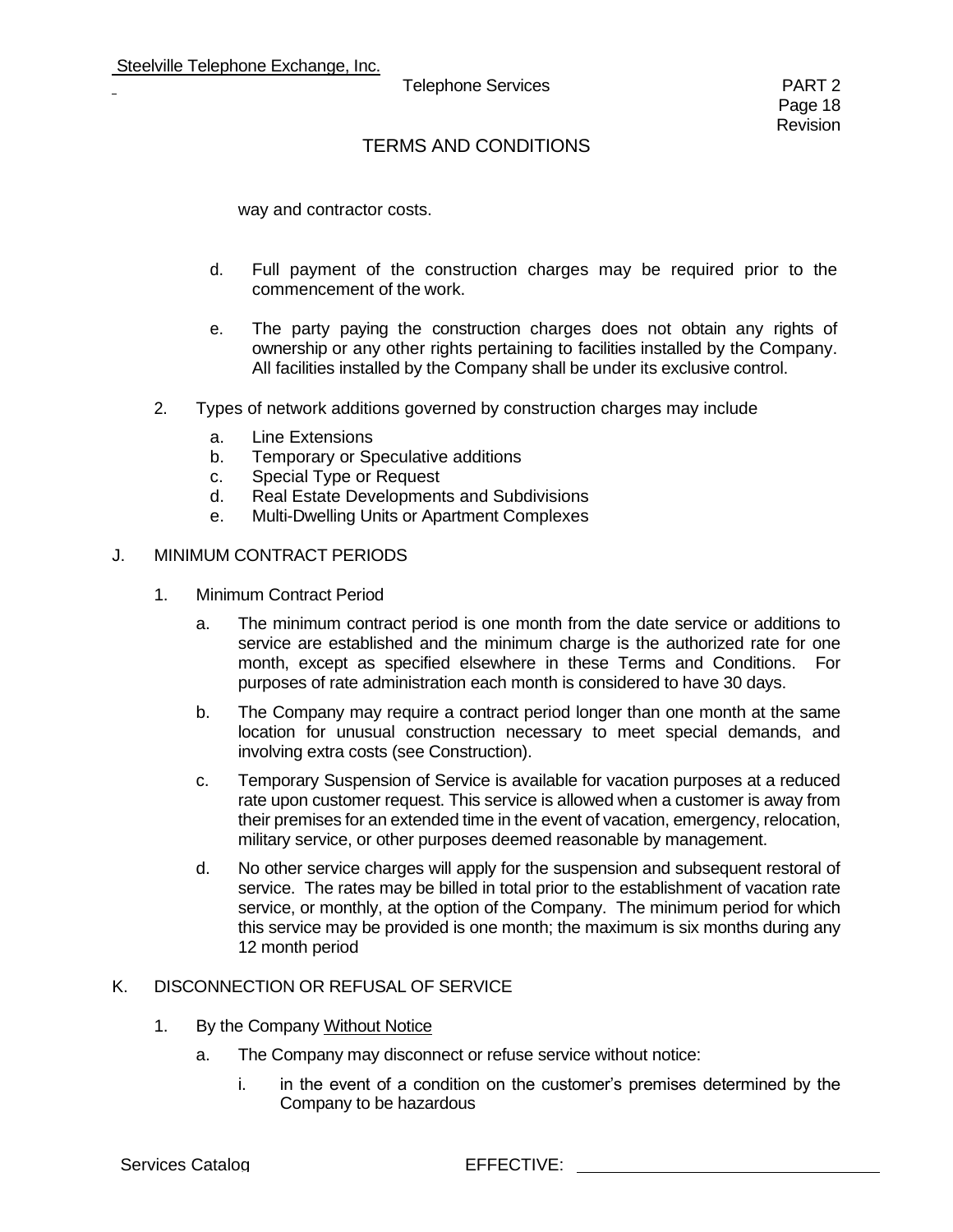- ii. in the event of customer's use in such a manner as to adversely affect the Company's facilities or the Company's service to others, such as:
	- 1. connection of customer premise equipment which causes or is likely to cause interference or hazard to the network
	- 2. Impersonation of another with fraudulent intent
- iii. in the event of tampering with facilities furnished and owned by the Company
- iv. in the event of unauthorized use
- v. in the event of a violation of Company policy
- 2. By the Company After Prior Written Notice
	- a. In addition to the reasons set forth in subparagraph 1a. above, the Company may disconnect or refuse service after providing at least five days for any of the following reasons:
		- i. use of service in an unlawful or abusive manner, including to illegally threaten or harass other persons or in violation of any federal, state, or local law applicable to use of service
		- ii. for failure of the customer or prospective customer to furnish permits or certificates of right-of-way specified as conditions for obtaining service, or the termination of those permissions or rights, or for the failure of the customer or prospective customer to fulfill the contractual obligations imposed upon them as conditions of obtaining service by a contract.
		- iii. for failure of the customer to permit the Company reasonable access to its facilities.
		- iv. any other violation of the Service Publications, the requirements of municipal ordinances or laws pertaining for the service
	- b. Despite the prior written notice provisions as contained in these rules, disconnection may take place prior to the expiration of the notice period if the Company determines, from verifiable data, that usage during the notice period is so abnormally high that a risk of irrevocable revenue loss is created.
	- c. Only one written notice will be provided to the customer if multiple violations occur.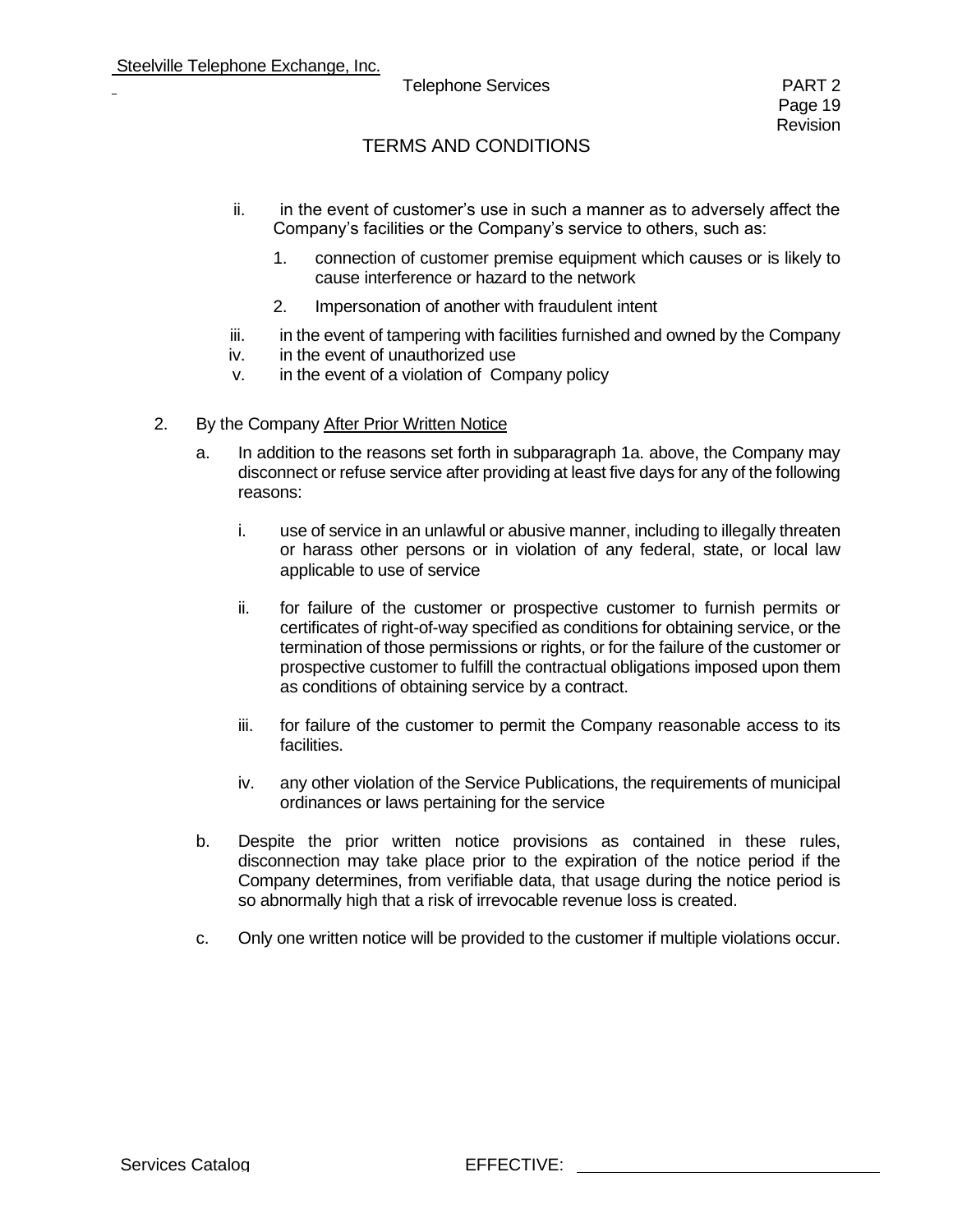## TERMS AND CONDITIONS

- d. The notice of pending disconnection required by these rules shall be a written notice setting forth all reasons for the notice and the final date by which the account is to be settled or specific action taken. The notice shall be considered rendered to the customer when deposited in the U.S. mail with postage prepaid or by means of electronic delivery. If delivery is by other than U.S. mail or electronic delivery, the notice shall be considered rendered when delivered to the last known address of the person responsible for payment for the service. The final date shall be not less than five days after the notice is rendered. The notice will include a toll-free phone number where a customer can obtain additional information.
- e. Where written notice is required, the Company will not disconnect service on a weekend or holiday
- 3. Disputes

In the event of a dispute concerning a bill, the Company may require the customer to pay a sum of money equal to the amount of the undisputed portion of the bill. Following payment of the undisputed amount, efforts to resolve the complaint, shall be made using the procedures listed as follows:

- a. Within 5 days of the bill date of a disputed bill, the Company must receive from the customer an itemized statement in writing which identifies the disputed charges and reasonably explains the basis of the dispute. Failure to comply with this requirement shall mean the bill is deemed correct and all amounts are due to the Company.
- b. The Company shall review the customer's statement of disputed charges, and shall issue a written initial determination within 5 days after receipt to set forth the Company's proposed resolution of the dispute charges.
- c. If the customer is not satisfied with the Company's proposed resolution, the customer must advise the Company in writing within 5 days after receipt of the Company's initial determination, of the specific reasons for the dissatisfaction and provide any additional information the customer deems pertinent or relevant to the dispute.
- d. Within 5 days after the Company's receipt of additional information, the Company shall make its final determination and resolution of the disputed charges based upon all documentation or information available to the Company.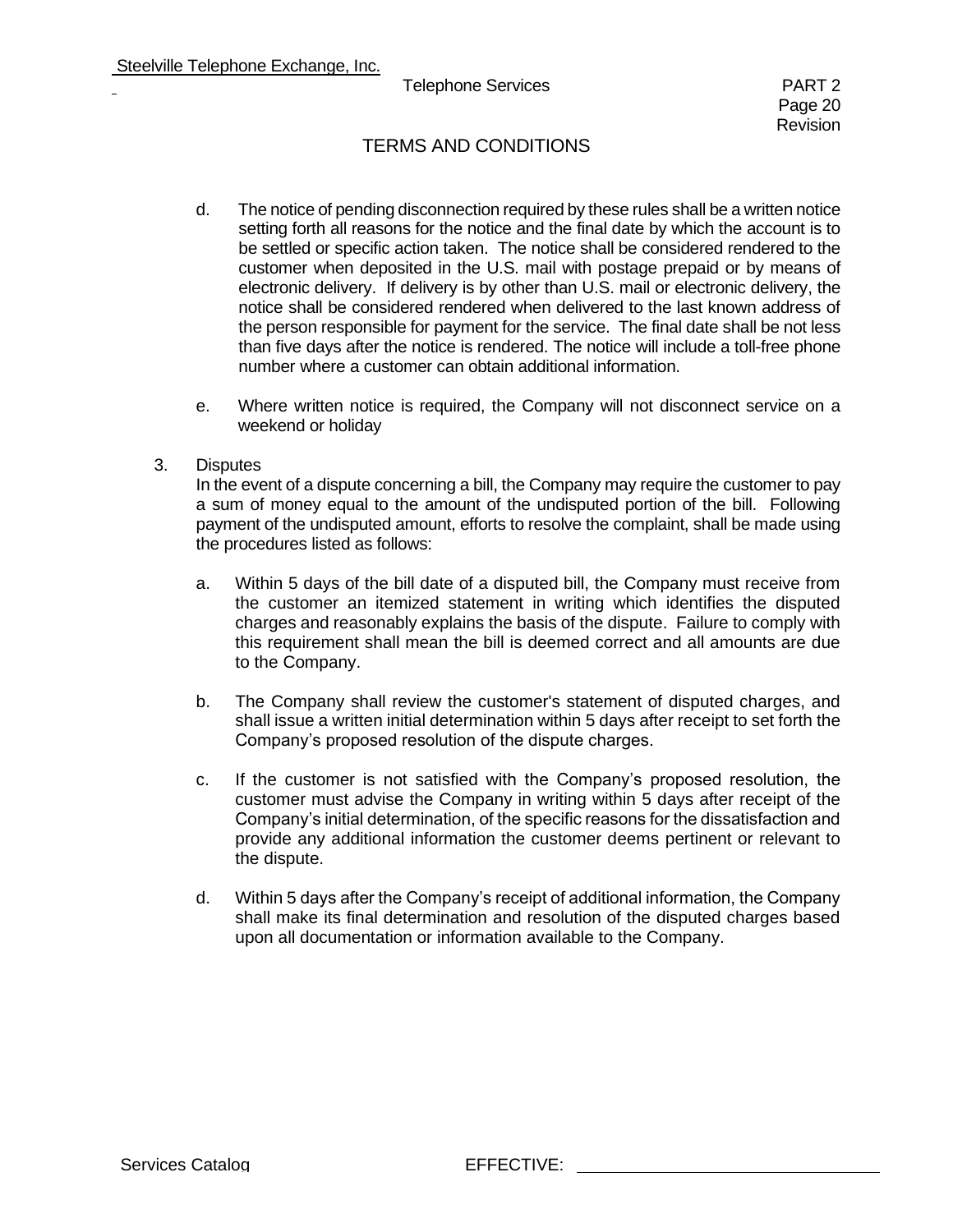## TERMS AND CONDITIONS

- e. If the customer continues to withhold payment of any disputed amounts determined to be owed to the Company, the customer's account shall be deemed past due, and subject to termination.
- f. In the event that the Company and a Customer are unable to resolve a dispute, either party may refer the matter to

The Circuit Court of Atchison County, Missouri.

- 4. At Customer's Request
	- a. Contracts for service may be terminated prior to the expiration of the contract period provided advance notice is given to the Company and upon agreement to pay all charges due for the service furnished plus any termination charges which are applicable.
	- b. Where a contract for service with a one-month minimum period is canceled before establishment of the service is completed, a charge not to exceed the service order charge specified, is applied if all or a portion of the facilities have been installed.
	- c. No minimum or termination charge will apply (with the exception of Telephone Service or unless otherwise stated specifically in these Terms and Conditions) where a new customer takes over the service of the former customer, provided the service is to be furnished at the same location without interruption and that the new customer assumes all unpaid charges on the original contract. Minimum and termination charges will apply for any service furnished under the original contract which is not retained by the new customer.
	- 4. No minimum or termination charge will apply in the event the service is terminated because of condemnation, destruction, or damage to property by fire or other cause, beyond the control of the customer.

#### L. PAYMENT FOR SERVICE AND FACILITIES

- 1. General
	- a. All customers shall pay for services and facilities monthly in advance.
	- b. Billing to customers shall be scheduled monthly.
	- c. All bills for services are due upon receipt after the bill is rendered.
	- d. Failure to receive a bill does not relieve the customer of the responsibility for payment.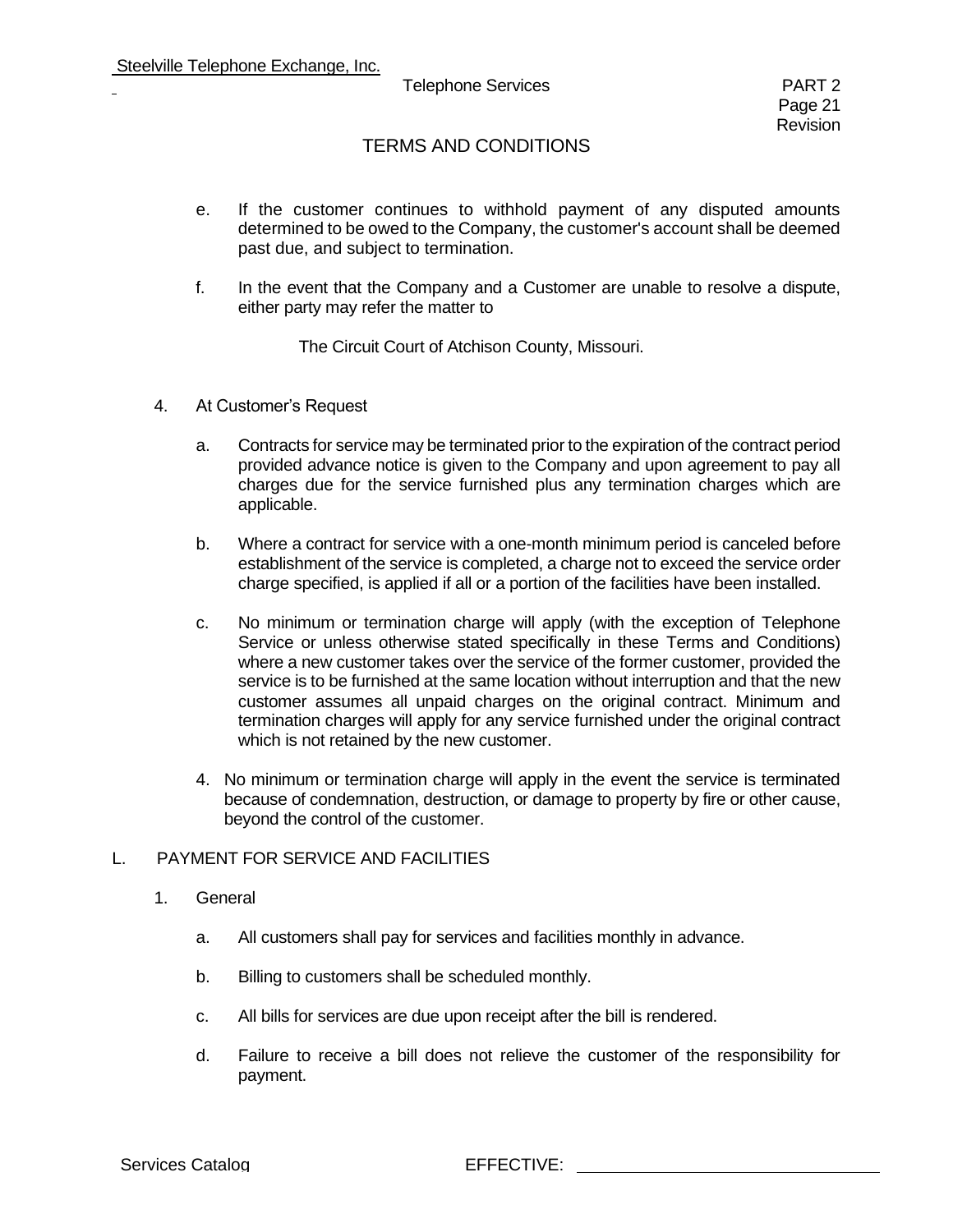## TERMS AND CONDITIONS

- 2. Disconnection of Service by the Company
	- a. In the event of failure by the customer or those responsible to pay any bill on or before the due date, the Company may discontinue services.
- 3. Charge for Reconnection
	- a. Where service has been discontinued for non-payment of a due bill applicable charges as listed in Part 5 shall apply.
	- b. Where service has been discontinued for the non-payment of a due bill, the customer may be required to reestablish credit or provide a deposit as defined in Establishment and Maintenance of Credit.
	- c. The maximum payment for restoration of service that existed prior to disconnection shall be the total past due amount, interest, applicable nonrecurring charges and if appropriate, an Advance Payment and Deposit as specified elsewhere in these Terms and Conditions.
- 4. Late Payment Charge
	- a. All bills for which full payment has not been received before the last date for timely payment shall be subject to a late payment charge.
	- b. Late payment charges shall be as listed in Part 5.
- 5. Returned Check Charge
	- a. An administrative charge will be assessed for each occasion that a check, bank draft, or electronic funds transfer item is returned unpaid to the Company.
	- b. Returned Check charges shall be as listed in Part 5.

### M. TAXES OR FEES TO BE BILLED TO CUSTOMERS

- 1. General
	- a. When a municipality or political subdivision imposes upon the Company any license, occupation, franchise, permit, inspection or other similar tax, such tax, fee or charge may be billed to the customer receiving service within the municipal or political subdivision, allocated uniformly on the basis of each such customer's monthly charges for the types of service made subject to such tax, fee or charge.
	- b. Charges authorized by the FCC.
	- c. Charges mandated by the State of Missouri will also be assessed on the customer's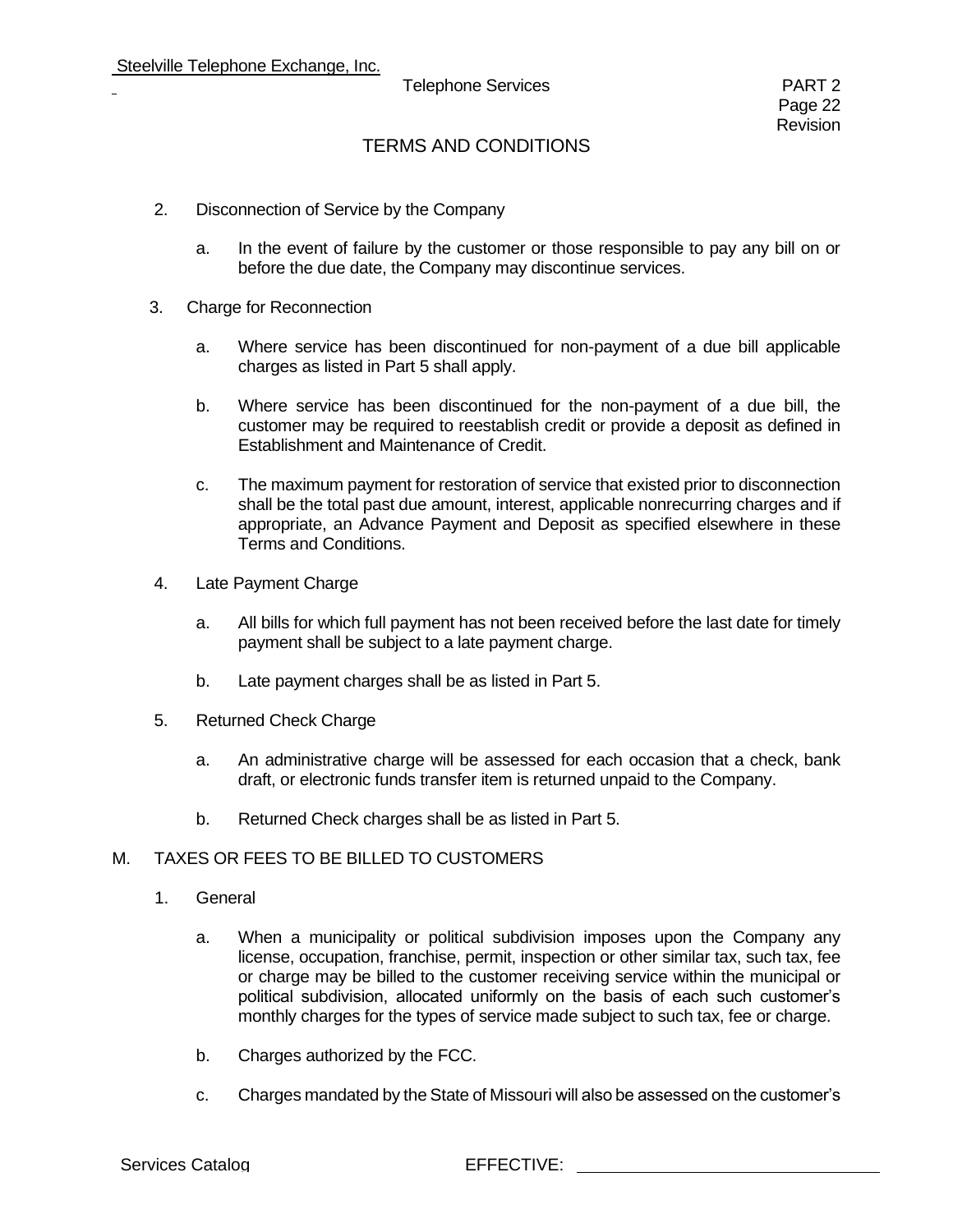monthly bill.

#### N. TELEPHONE NETWORK CONNECTIONS

- 1. General
	- a. Customers are connected to the Company's network at a point of demarcation as specified in these Terms and Conditions.
	- b. Connections of new inside station wiring to the network shall only be made at the Demarcation Point.
	- c. Such connections shall be made by using a Standard Network Interface and shall be in accordance with Part 68 and/or Part 76 of the FCC rules.
	- d. Direct electrical connections at the protector or by-passing the standard network interface shall constitute a violation of this Company's terms and conditions and the service may be disconnected in accordance with its filed rules and regulations.
	- e. Customers shall not be allowed to construct inside station wiring from a demarcation point or between two or more buildings on the same premises to obtain service from an exchange other than that by which they would normally be served. Existing inside wiring obtaining service within another exchange boundary shall be disconnected by the customer within ten days after receipt of written notification from the Company.

#### O. CUSTOMER COMPLAINTS

- 1. General
	- a. A customer or prospective customer may initiate a complaint with the Company on any relevant matter by telephone, in person or in writing directed to the Company at any of its offices. The Company's response to the complaint will generally be in the same form used by the customer. However, the Company may respond to written complaints by telephone or personal visits when it believes such communications will be effective in resolution of the issues.
	- b. The customer may at any point during resolution of the complaint seek review by a Supervisor or Manager.
	- c. If the complaint is related to telephone service, upon investigation and final resolution by the Company, if the customer wishes further review, the customer should direct all appropriate information to the Missouri Public Service Commission 200 Madison St., P.O. Box 360, Jefferson City, MO 65102-0360 or call toll free at 800-392-4211.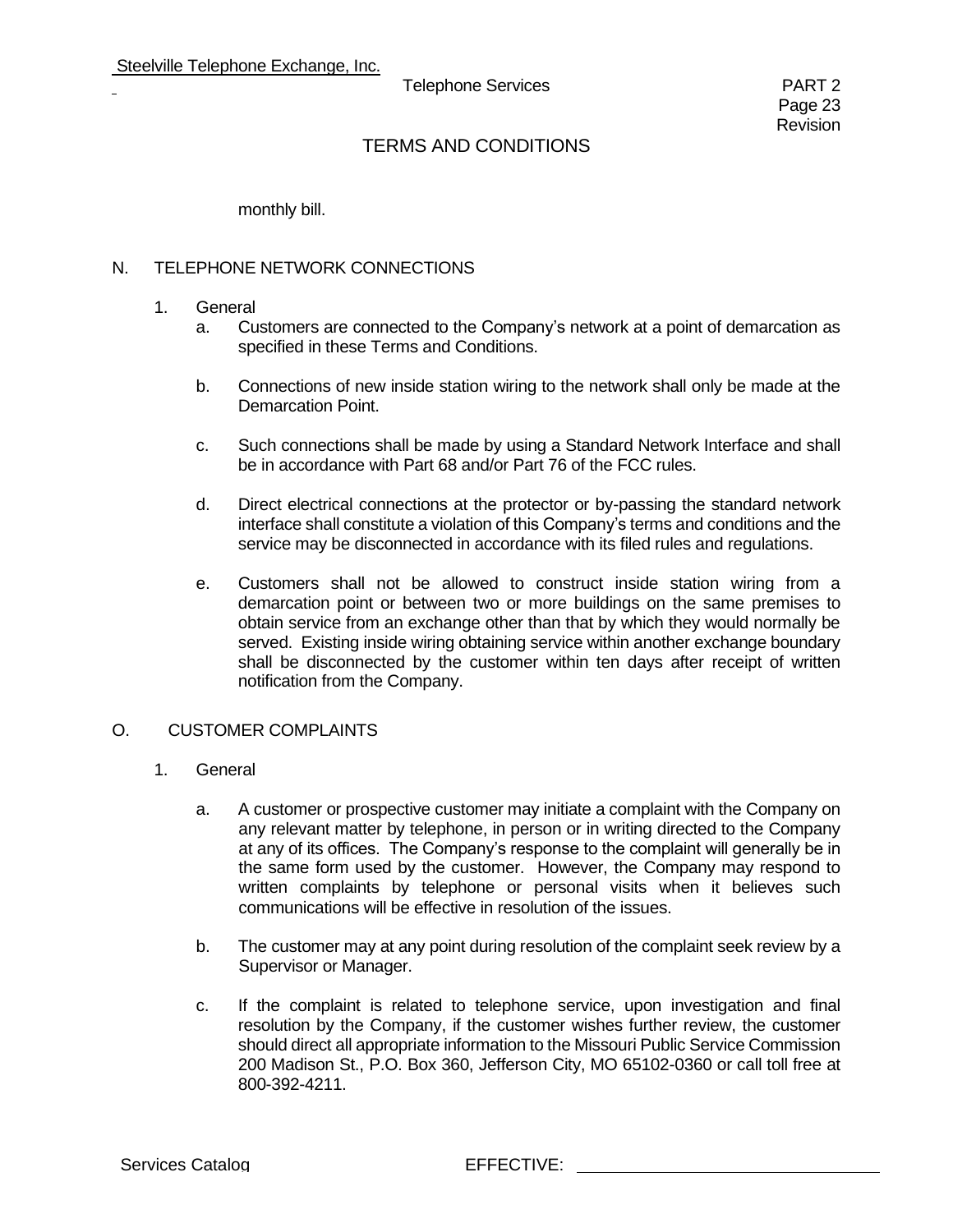## TERMS AND CONDITIONS

#### A. LOCAL TELEPHONE SERVICE

- 1. Central Office Access Lines extend between the central office equipment of the Company and the demarcation point located on the premises of the customer.
- 2. Basic Telephone Service types are shown in paragraph B. below. The rates and charges for these services contained herein are in addition to all other applicable rates and charges located in other parts of these Terms and Conditions.
- 3. Services
	- a. Individual Access Lines
		- i. R-1 Individual Line Residence
		- ii. B-1Individual Line Business

| <b>EXCHANGE NAME</b> | $R-1$   | $B-1$   |
|----------------------|---------|---------|
| Viburnum             | \$18.00 | \$20.00 |
| Cherryville          | \$18.00 | \$20.00 |
| Steelville           | \$18.00 | \$20.00 |
| Huzzah               | \$18.00 | \$20.00 |
|                      |         |         |
|                      |         |         |
|                      |         |         |
|                      |         |         |
|                      |         |         |
|                      |         |         |
|                      |         |         |

b. Service Availability Matrix

- c. Service Descriptions
	- i. Individual Line services may be purchased singly or in multiples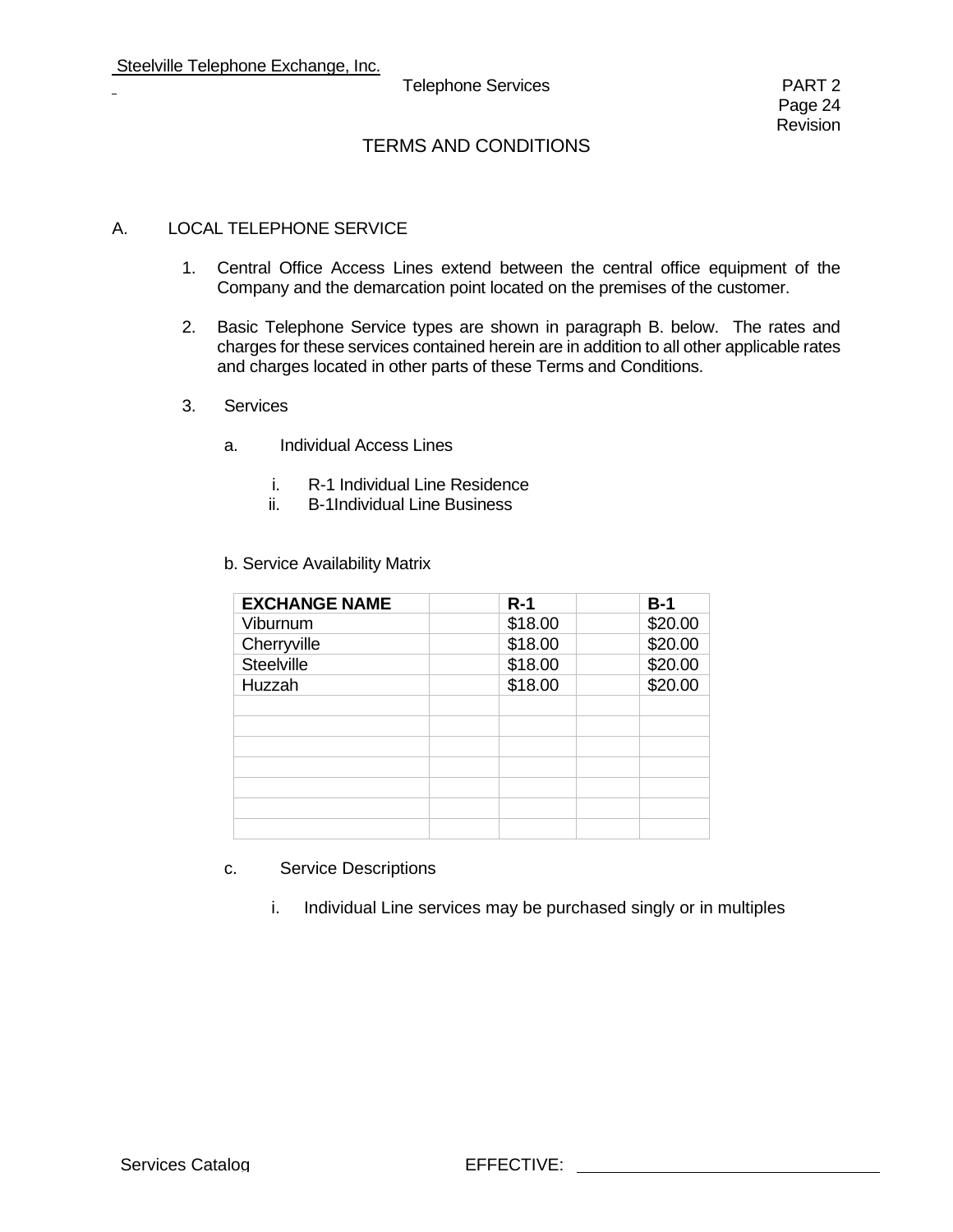## TERMS AND CONDITIONS

#### B. OPTIONAL CALLING SERVICES

- 1. Optional Telephone Service types are shown below. The rates and charges for these services contained herein are in addition to all other applicable rates and charges located in other parts of these Terms and Conditions.
- 2. Hunting Service
	- a. Hunting Service is an optional arrangement available to customers with two or more business or residence line services at the same location. Where facilities permit, lines are arranged so that incoming calls to a busy line overflow to another line in the hunting arrangement.
		- i. Hunting starts with the called line and tests for busy on each line in a prearranged group until either an idle line is found or the end of the group is reached.
		- ii. Circular Hunting starts with the called line and tests for busy on each line in a prearranged group of lines. When the end of the group is reached, circular hunting continues to the first line of the hunt group and hunts until the line just preceding the dialed number is hunted.
	- b. Conditions
		- i. The rates for hunting services are in addition to the rates for basic business and residential, exchange access lines.
		- ii. Hunting is not offered between grades or classes of service, e.g., business to residence, business to key system or PBX.
- 3. Direct Inward Dialing Service (DID)
	- a. Direct-Inward-Dialing (DID) is a special trunking arrangement which permits incoming calls from the exchange network to reach a specific station without attendant assistance.
	- b. Conditions
		- i. The Company will assign line numbers for direct inward dialing in blocks of numbers. When additional numbers are required, they will be made available as soon as the Company has equipment available for this purpose. The Company does not guarantee that line numbers will be made available in all cases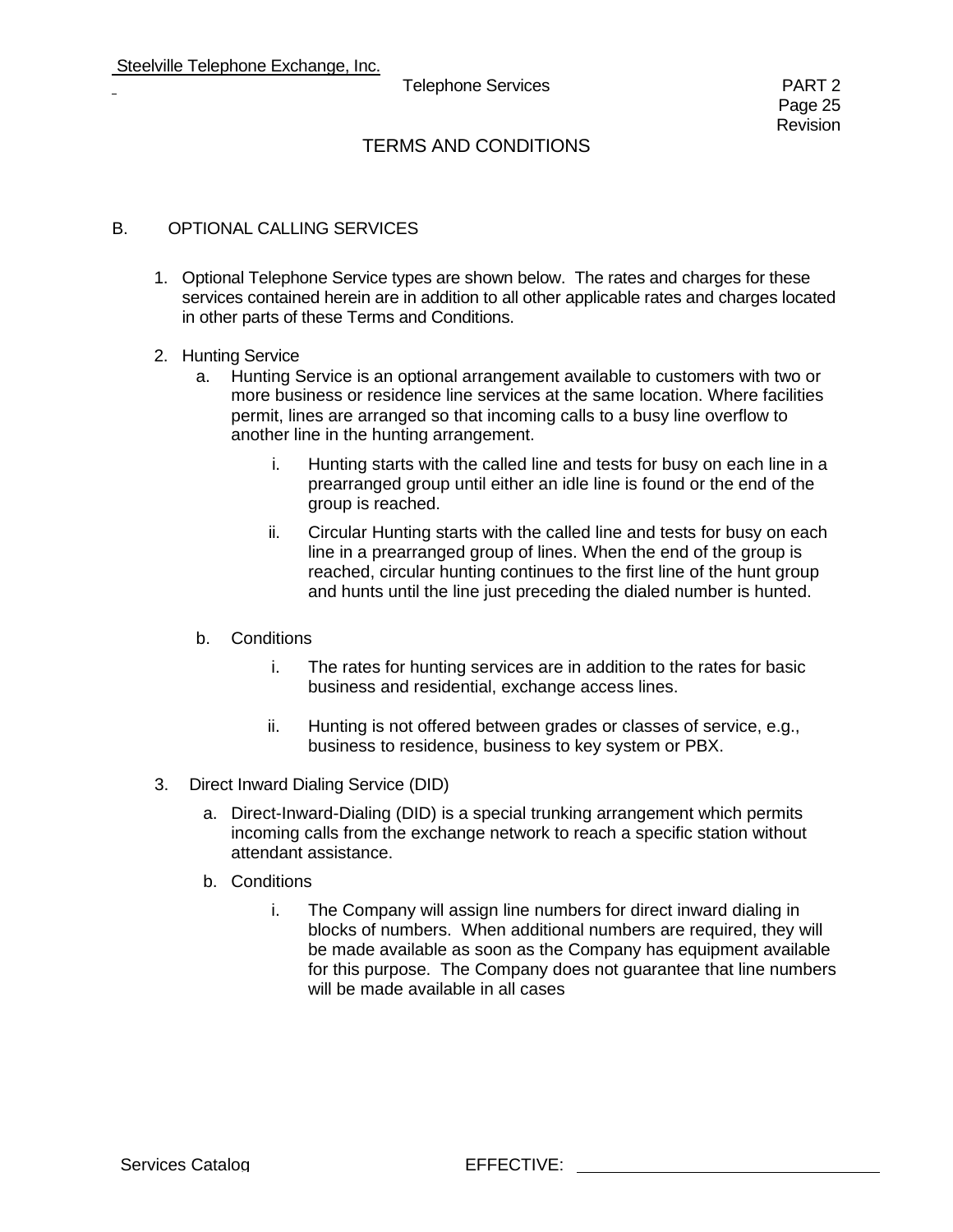- 4. Rates
	- a. Rates for Hunting and DID services are in addition to the rates for Trunk or High Capacity Services and are as listed in Part 5.
- 5. Custom Calling Services
	- a. Custom Calling Services are optional telephone service arrangements which may be provided only from central offices equipped to provide one or more custom calling features. The rates and charges contained herein are in addition to all other applicable rates and charges located in other parts of these Terms and Conditions.
	- b. Custom Calling Service Descriptions
		- i. Call Forwarding-Basic: Permits a customer to transfer all incoming calls to another dialable telephone number. The customer pre-selects a second telephone number to which all incoming calls are automatically transferred. Calls may be transferred to a long distance message telecommunications point subject to the availability of the necessary facilities in the central office from which the calls are to be transferred
		- ii. Call Forwarding-Busy Line: Allows a customer to have incoming calls forwarded to another predetermined number if the called number is busy.
		- iii. Call Forwarding-Busy Line (Programmable): Allows a customer to have incoming calls forwarded to another number when the called number is busy. The customer can activate and deactivate the forwarding feature by dialing a code as well as establish or change the number which calls will be forwarded.
		- iv. Call Forwarding-Don't Answer: Allows a customer to have an incoming call forwarded to another number if the customer does not answer after a preset number of rings.
		- v. Call Forwarding-Don't Answer (Programmable): Allows a customer to have an incoming call forwarded to another number if the customer does not answer after a preset number of rings. The customer can activate and deactivate the forwarding feature by dialing a code as well as establish or change the number to which calls will be forwarded.
		- vi. Call Forwarding-Remote Activation: Allows a customer to activate or deactivate all types of Call Forwarding services, or to change the forward-to destination from a remote location.
		- vii. Selective Call Rejection: Enables a customer to reject call attempts from up to numbers of calling parties by dialing a code and the telephone numbers of calls to be rejected. Any call attempts to the customer from these numbers will be prevented from terminating to the customer and will instead be connected to an announcement informing the caller that the call is not presently being accepted by the called party. A customer may also reject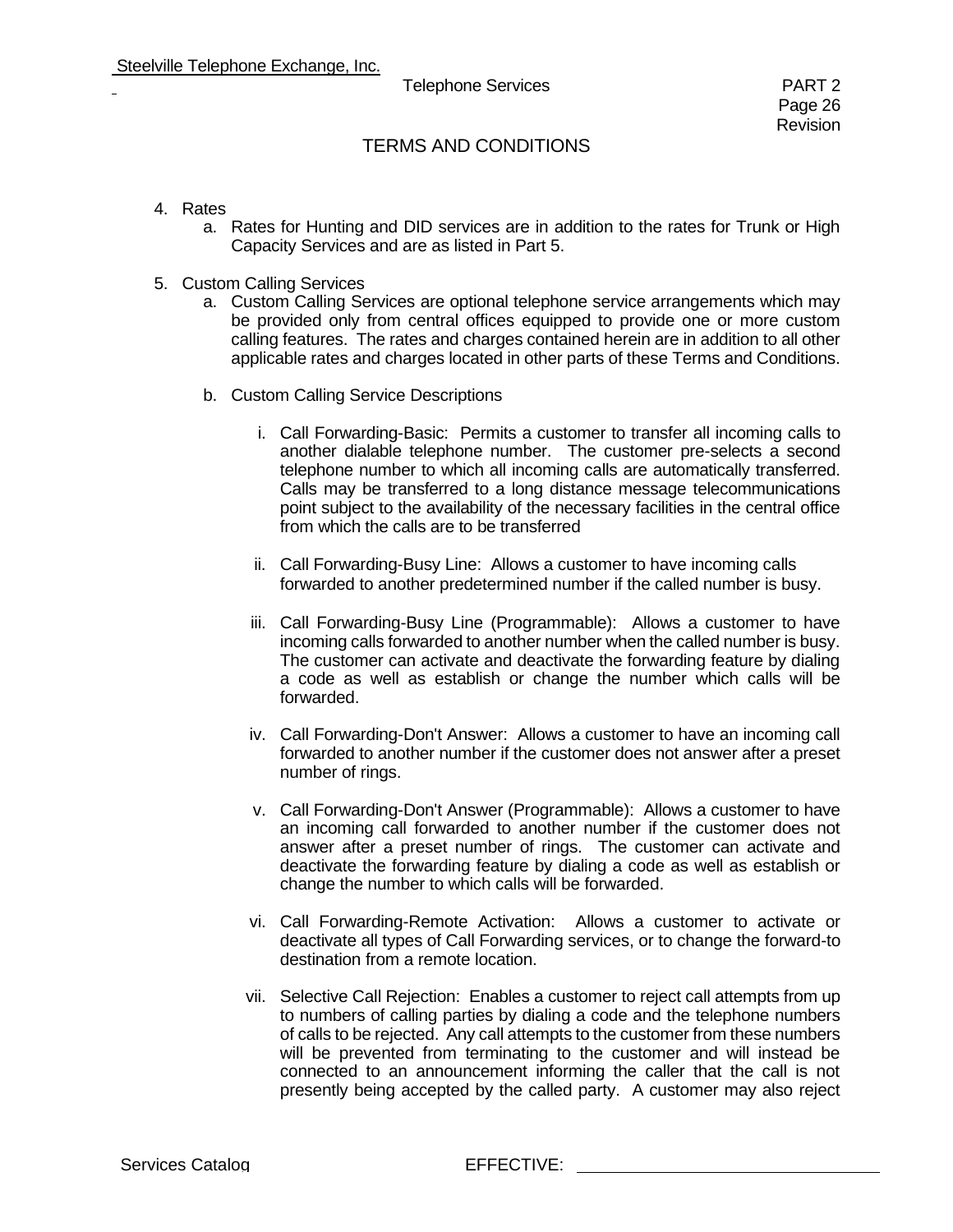#### TERMS AND CONDITIONS

future calls from the most recent call received by dialing a code after completing the call.

- viii. Call Waiting: By means of a tone signal a customer who is using his telephone is alerted when another caller is trying to reach that station. This permits putting the first call on hold so that a second call can be answered.
- ix. Call Identification Blocking-Per Call: Enables a customer to control the disclosure of their telephone number or name and telephone number to a subscriber of Caller Identification (where technically feasible) by temporarily changing the public/private status indicator of the telephone number. A customer must dial a code before each call to change the indicator from public to private. "Public status" allows delivery of the telephone number or name and telephone number. "Private status" prevents delivery of the telephone number or name and telephone number. Per Call Blocking is provided at no charge
- x. Call Identification Blocking-Per Line: Provides a permanent private indicator on a customer's line. Once blocking is established on the customer's line, the private status cannot be deactivated by the customer. Rates and charges are provided herein. Federal, State and Local Law Enforcement Agencies, nonprofit domestic violence/sexual assault agencies and their staffs, and victims of domestic/sexual assault or individuals who express a personal safety need and sign a personal safety exemption form may be provided additional arrangements for private status and/or line blocking, on a line-by-line basis, at no charge.

The certification form identifies the customer who is to receive Per Line Blocking at no charge and acknowledges that if a line is equipped with Per Line Blocking, that the telephone number and name will not be delivered to subscribers of Caller ID, including poison control centers, hospitals, medical centers and others who might use Caller ID to provide assistance. 911 is not affected. And, some subscribers of Caller ID Service may choose not to answer blocked calls

The customer acknowledges the understanding of the above. Further, the customer releases the Company from all claims and liability, including personal injury caused by its errors, omissions and operation or malfunction of Per Line Blocking service.

- xi. Caller Identification-Name and Number: Allows for the automatic delivery of a calling party's name and number to the called customer, which gives the called customer an opportunity to decide whether to answer the call immediately or not. The name and number is displayed on customer provided equipment.
- xii. The name displayed shall be the name associated with the calling telephone number as shown on the Company's records. The Company, in its discretion, may abbreviate or limit that name for display purposes. The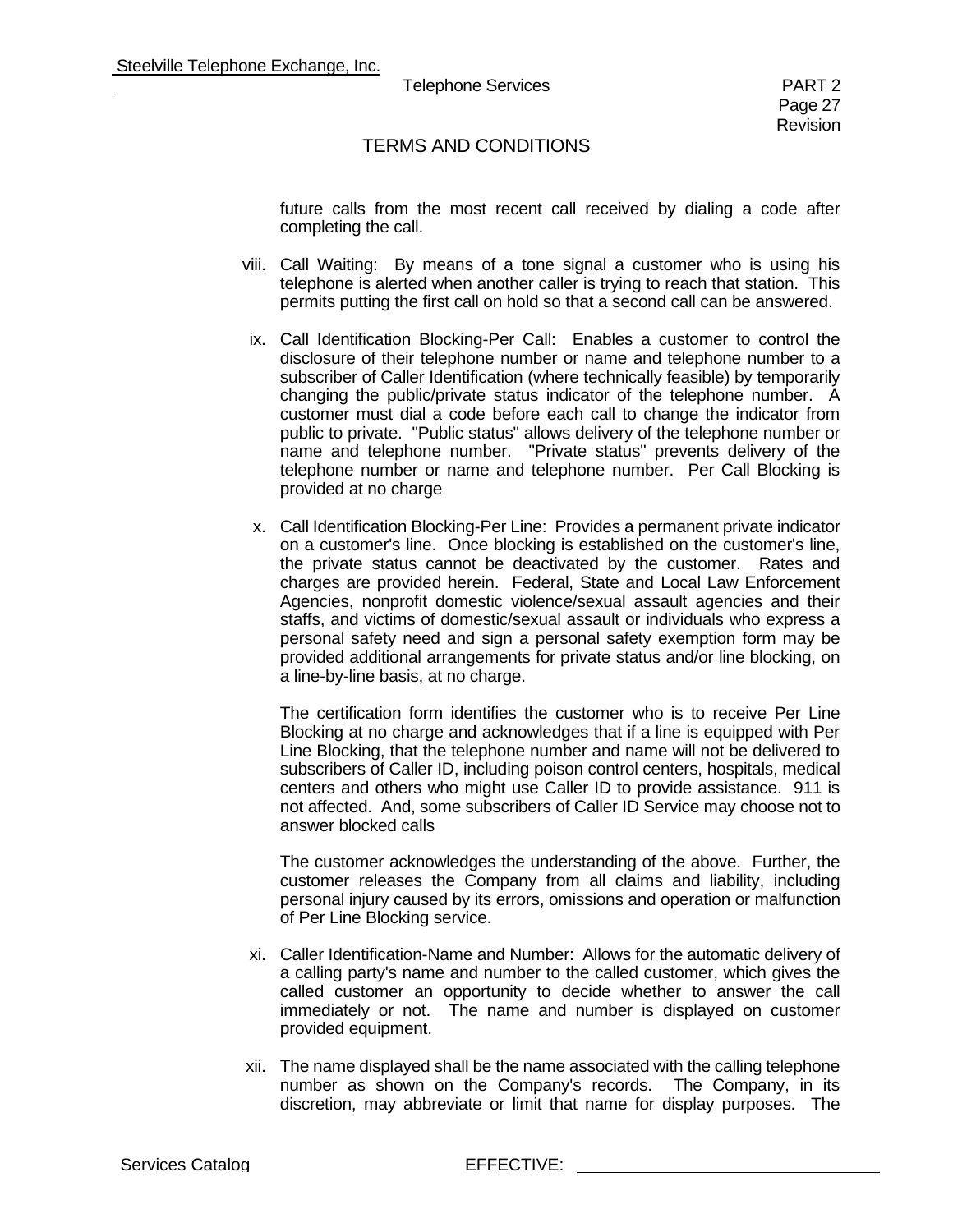Company does not assure name accuracy, and it shall not be liable to any party for errors, omissions or mistakes.

- xiii. Selective Call Ringing: A central office based service which provides a distinctive ringing pattern on incoming calls, using one individual access line.
- xiv. Speed Calling: Enables a customer to place calls to other telephone numbers by dialing a one- or two-digit code rather than a complete telephone number. Customer may subscribe to only one of either the 8 Code capacity or 30 Code capacity on the same line.
- xv. Three Way Calling: Enables a customer to add a third party to an existing call without operator assistance, thereby establishing a three-way conversation. The transmission may vary depending on the distance and routing necessary; therefore, transmission may not meet normal standards.

#### c. Conditions

- i. Call Forwarding Services shall not be used to extend calls on a planned and continuing basis to intentionally avoid the payment in whole or in part, of message toll charges that would regularly be applicable between the station originating the call and the station to which the call is transferred. Customers utilizing call forwarding services are responsible for the payment of charges for each toll call to the telephone to which the call is transferred.
- ii. Control of the number assignment on the shared speed call list associated with Group Intercom resides with the provider. The provider must have an access line in the same central office as their client for the purpose of controlling the speed call list. The access line will be restricted from dialing any toll calls billable to the end user.
- iii. Custom Calling Services will be provided in connection with individual line residence and business service. Custom Calling Services may not be available to PBX customers.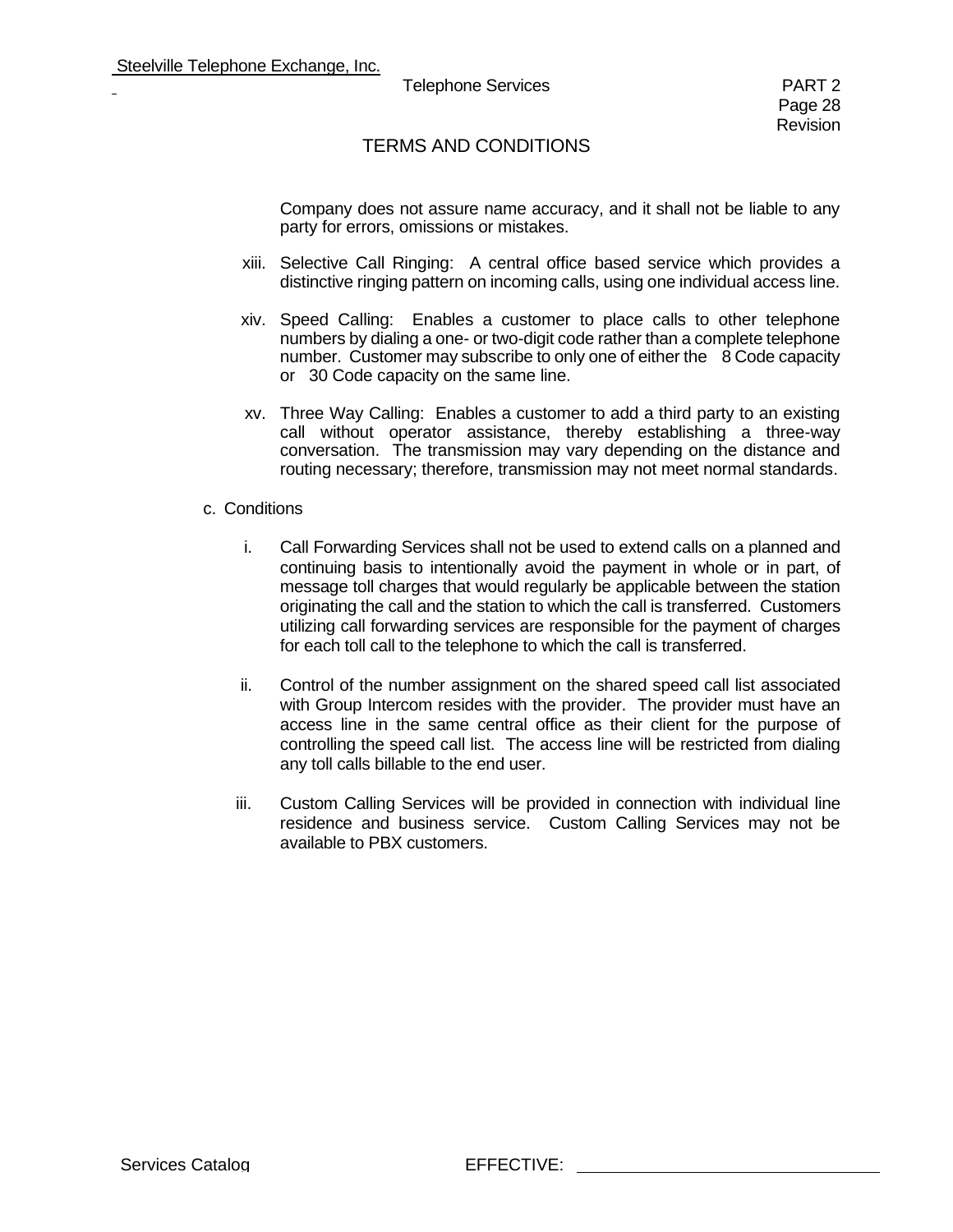### TERMS AND CONDITIONS

#### d. Personal Safety Exception Form

Customer Certification: In order to provide a solution to your unique personal safety concerns, it is necessary for you to provide responses to the questions below.

What is the estimated interval of time that your personal safety concerns require "Per-Line" Blocking?

If you are requesting "Per-Line" Blocking for a telephone line other than your own, the responsible party must sign below.

CUSTOMER REQUESTING FREE PER LINE BLOCKING: PRINT NAME: <u> 1989 - Johann Barbara, martin amerikan basa</u> SIGNATURE:

TELEPHONE NUMBER WHERE PER LINE BLOCKING WILL BE ASSIGNED:

|                    | CUSTOMER RESPONSIBLE FOR TELEPHONE ACCOUNT: |  |
|--------------------|---------------------------------------------|--|
| <b>PRINT NAME:</b> |                                             |  |
| ADDRESS:           |                                             |  |
| <b>SIGNATURE</b>   |                                             |  |
|                    |                                             |  |

If a line is equipped with "Per-Line" Blocking, the telephone number of that line will not be delivered to any subscribers of Caller ID. Poison control centers, hospitals, medical centers and others who might use Caller ID will not be able to identify callers with "Per-Line" blocking who need assistance. In addition, subscribers of Caller ID may choose not to answer blocked calls. THE CUSTOMER REPRESENTS THAT HE/SHE UNDERSTANDS THE ABOVE, AND THE CUSTOMER RELEASES Company's Name FROM ALL CLAIMS AND LIABILITY, INCLUDING PERSONAL INJURY, CAUSED BY ITS ERRORS, OMISSIONS AND THE OPERATION OR MALFUNCTION OF "PER-LINE" BLOCKING SERVICE.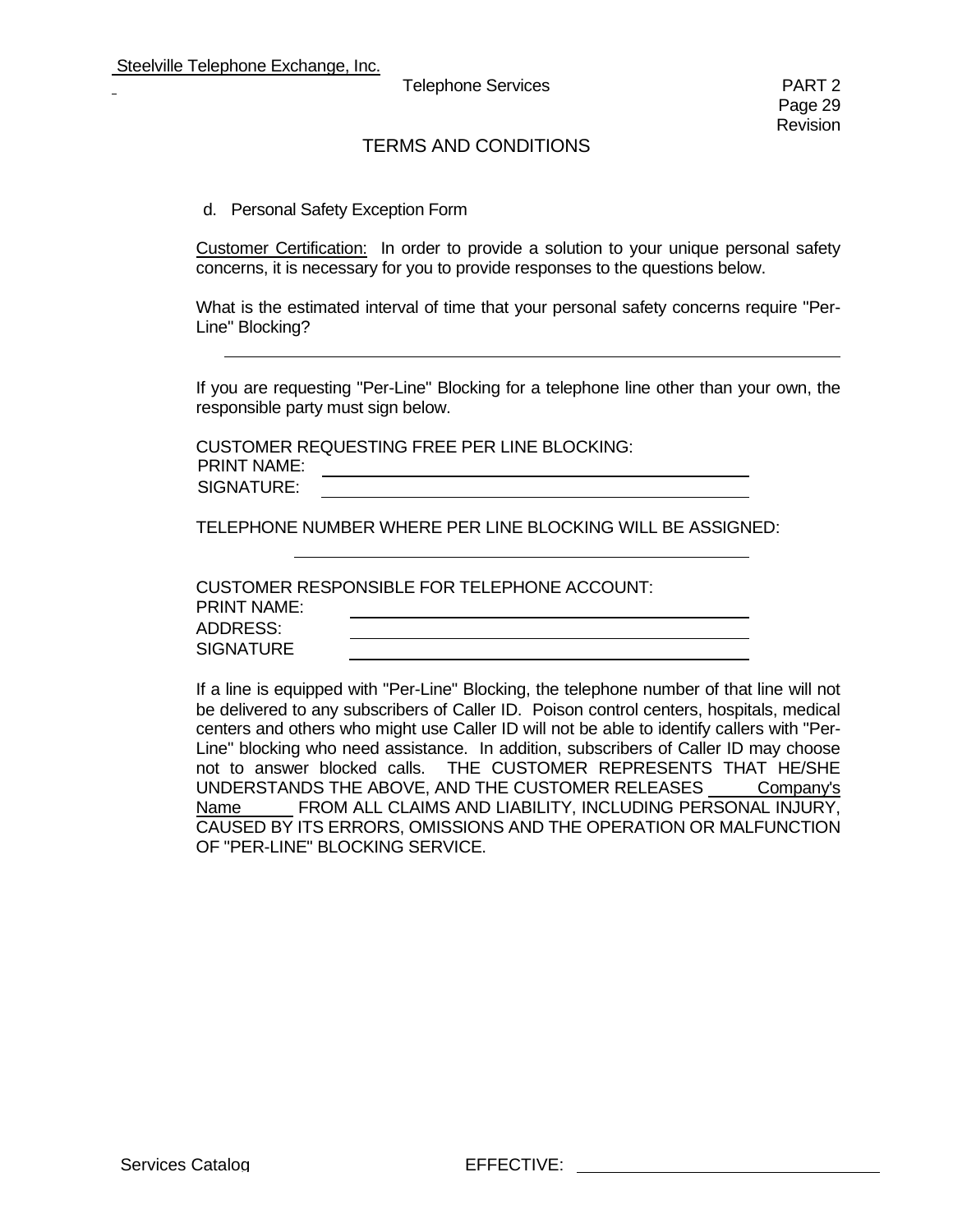## TERMS AND CONDITIONS

#### C. TELEPHONE NUMBERS, DIRECTORIES AND DIRECTORY LISTINGS

- 1. Telephone Numbers
	- a. The customer has no proprietary right in the telephone number or any right to continuance of service from any specific central office, and the Company may assign or change the telephone number, the central office designation, or both, as is necessary in the conduct of its business or subject to any porting requirements.
	- b. When services are discontinued, telephone numbers will be held from use (aged) according to industry standards before reassignment.
- 2. Telephone Directories
	- a. Directory Publication and Distribution
	- b. The Company provides listing information to a third party that publishes and distributes directories.
	- c. Where the Company does not publish a directory, the Customer will hold the company harmless for damages due to errors or omissions in directory listings.
	- d. The Company will normally publish and distribute a directory annually containing the serving exchange listings for each Central Office Access Line without charge. Additional directories may be furnished at the discretion of the Company. Directories containing listings for other areas may be provided at a nominal charge. Directories are furnished to customers as an aid in the use of the telephone service. The Company reserves the right to charge for directories issued in replacement of directories. The Company endeavors to correctly list customers, their telephone numbers and other information in the local telephone directory. No liability for damages arising from errors in or omissions of directory listings or listings obtained from Directory Assistance shall attach to the Company. In the case of additional or extra listings for which a charge is made, the Company's liability shall be limited to the monthly rate for each such listing for the charge period during which the error or omission continues.
	- e. Where services are provided through a local resale/shared use supplier, the Company shall provide the resale/shared use supplier a directory in accordance with these Terms and Conditions. The local resale/shared use supplier shall be responsible for providing local exchange telephone directories to its customers or users.
- 3. Directory Listings
	- a. Directory listings remain the property of the Company and are not to be reproduced without the permission of the Company.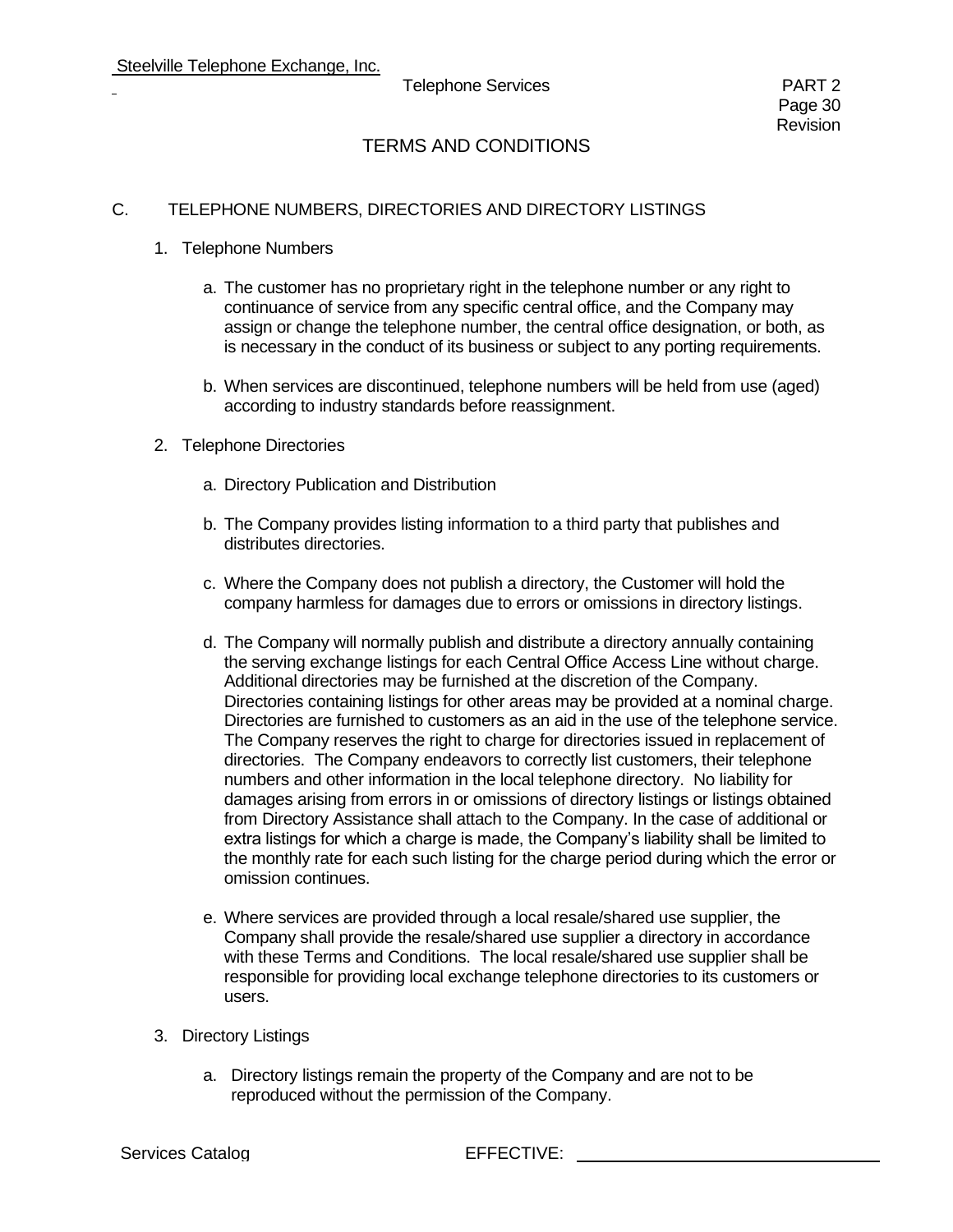- b. The following options are available to Customers regarding to the alphabetic section of the white pages of the telephone directory for business or residence customers.
	- i. A Primary listing, which may include the name, address and telephone number of the individual, organization, firm or corporation for whom the service has been contracted, will be furnished at no charge.
		- 1) Listings will be limited to such information as is necessary for proper identification.
		- 2) The length of a listing may be limited by the use of abbreviations where the clarity of the listing and the identification of the customer will not be impaired.
		- 3) The Company may refuse to insert any listing which, in its judgment does not facilitate the use of the directory.
	- ii. Additional listings may be furnished with business or residence service for persons who occupy the same premises at the rates shown above. An additional listing may include the same address and telephone number as the primary listing.
	- iii. An Alternate call listing refers a calling party to certain other telephone numbers such as after business hours, on Sundays, holidays, or if there is no answer on the first listed number. Where the alternate call number is that of another customer, the listing will be furnished only with written approval of the other customer.
	- iv. A Foreign or nonsubscriber listing is furnished to customers requesting that their listing be included in a directory of an exchange other than that from which service is rendered. The rate for a foreign company listing will be the rate of the company in whose directory the listing appears.
	- v. Unlisted Service indicates the customer listing is omitted from the directory but otherwise posted on the directory assistance records and the telephone number will be given out upon request.
	- vi. Non-Published is the omission of a customer's listing from both the telephone directory and directory assistance records.
		- 1) When Non-Published is to be furnished, the customer will hold the Company harmless from any damages which might arise, and will absolve the Company from any responsibility for the failure of the customer to receive calls because of the private listing.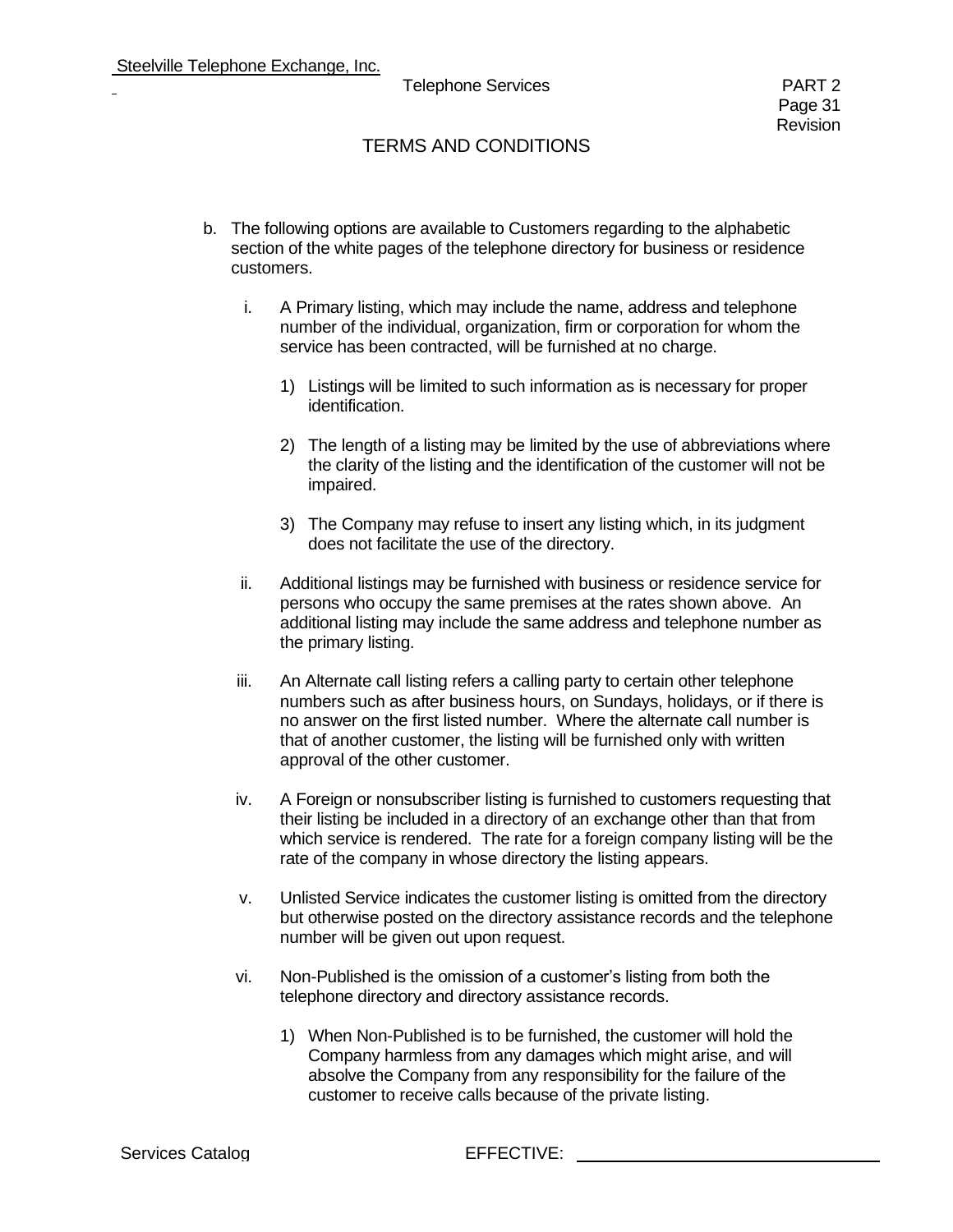- 2) Charges will apply for Non-Published for customers having other listed service.
- 3) The charge for additional, alternate or private listings is effective the day the directory assistance record is posted.
- vii. The charge for additional, alternate or private listings is effective the day the directory assistance record is posted.
- viii. See Section 5 for Rates for Directory Listings.

#### D. INFORMATION SERVICES AND CALLING RESTRICTIONS

- A. Local Operator Services
	- a. Customers can access local operator services by dialing "0" (0 minus) for assistance in placing a call.
- B. Conditions
	- a. Local calls may be completed or billed with live or mechanical assistance by a third party under contract with the Company
	- b. Calls may be billed collect to the called party, to an authorized third-party number, or to the originating line. Local calls may be placed on a station to station basis or to a specified party (Person-to-Person), or designated alternate.
	- c. The following operator assisted calls are exempt from operator surcharges:
		- i. Calls to designated Company numbers for official Company business.
		- ii. Emergency calls to authorized civil agencies
		- iii. Operator dialed calls to:
			- 1) Re-establish a call which has been interrupted due to a service failure
			- 2) Establish a call where the Company service problems prevent completion
			- 3) Complete a call for a calling party who identifies that they are unable to call due to a disability
- C. Rate
	- a. See Part 5 for Rates for Local Operator Services

#### Services Catalog EFFECTIVE: \_\_\_\_\_\_\_\_\_\_\_\_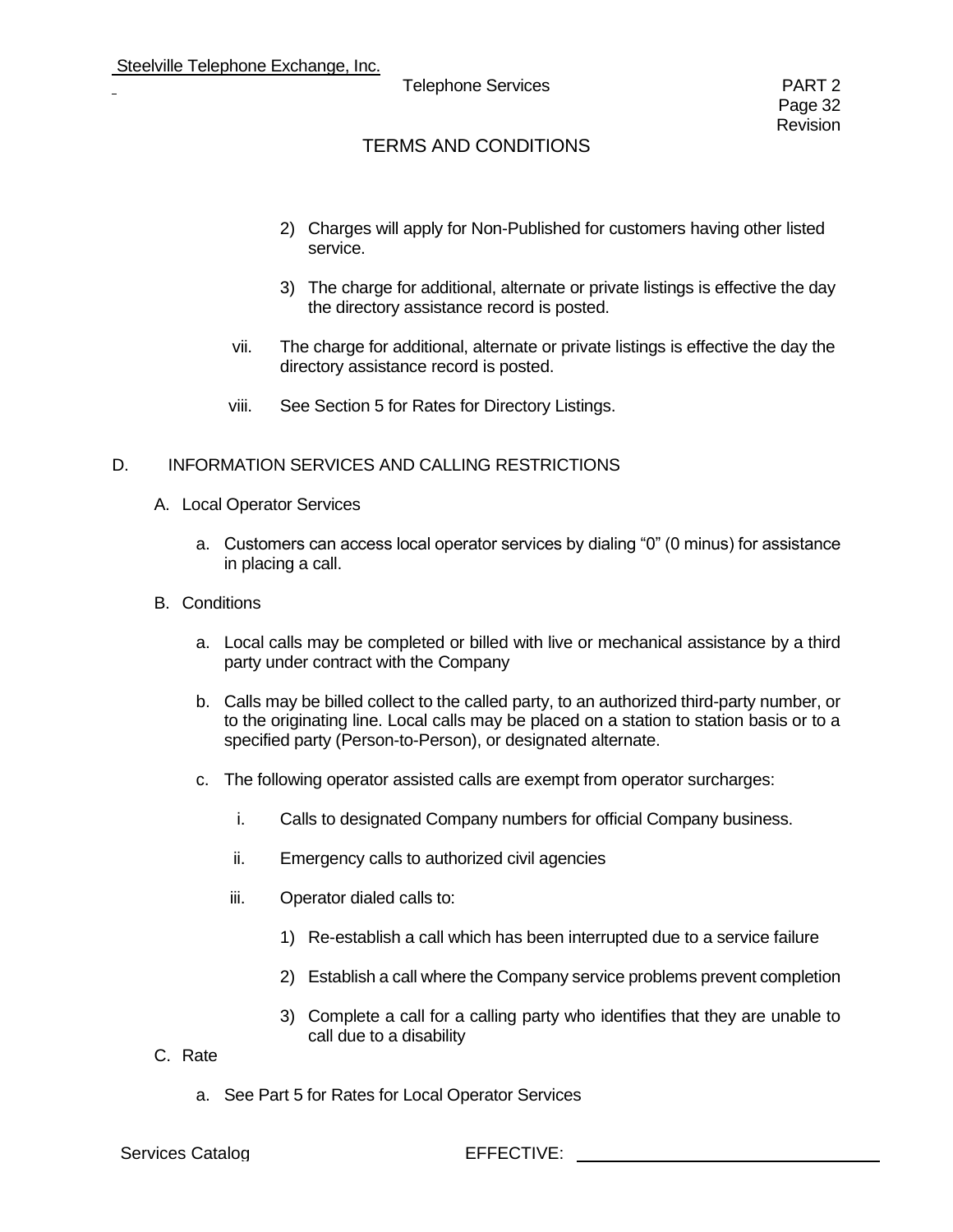## TERMS AND CONDITIONS

#### E. LOCAL DIRECTORY ASSISTANCE

- 1. Customers can access local directory assistance by dialing "411" for assistance in determining a telephone number.
- 2. Conditions
	- a. A Directory Assistance Charge applies for each telephone number, area code, and/or general information requested from the Directory Assistance operator except as follows:
		- i. Requests in which the Directory Assistance operator provides an incorrect number. The customer must inform the Company of the error in order to receive credit.
		- ii. In some cases, it may be possible to have the call completed without further dialing by the customer. An additional charge may be applied when call completion is authorized by the customer.
- 3. Rates
	- a. See Part 5 for Rates for Local Directory Assistance

#### F. TOLL BLOCKING SERVICE

- 1. Toll blocking service provides denial of outgoing 0+ and 1+ long distance calls for central office Access Lines or Trunks.
- 2. The customer shall not be permitted to place outgoing calls to an operator or any part of the 0+ or 1+ long distance network when this service is in effect.
	- a. Incoming calls are not restricted
- 3. Rates
	- a. Rates for Toll Blocking Service are as listed in Part 5, however, Toll blocking is available to Lifeline customers without charge.
- G. INFORMATION SERVICE ACCESS BLOCKING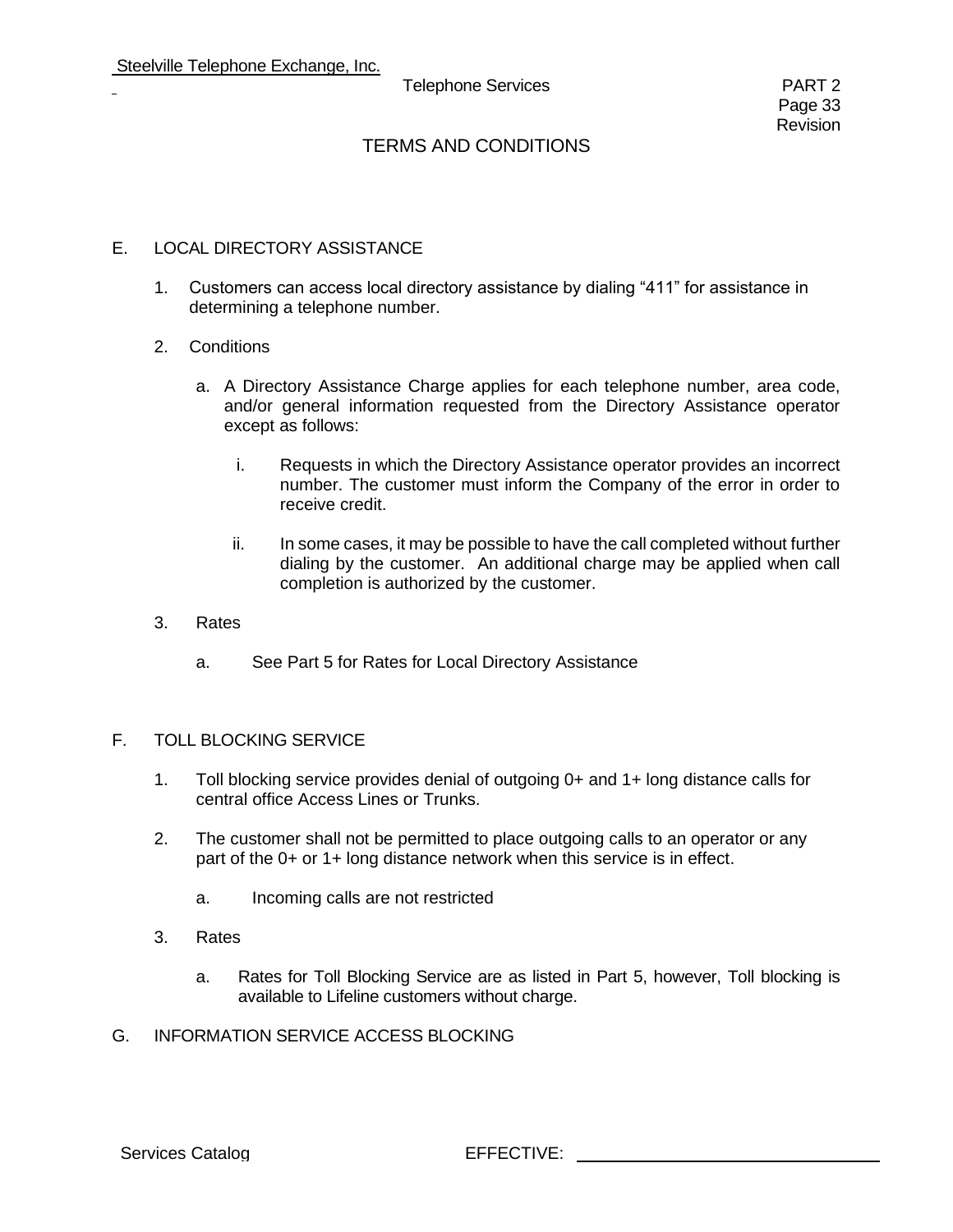## TERMS AND CONDITIONS

- 1. Information Service Access Blocking enables customers with individual line service to request the blocking of access to all 900 and 976 numbers.
	- a. Rates
	- b. Rates for Information Service Access Blocking Service are as listed in Part 5.
	- c. A customer shall not be charged for the first activation of information service access blocking. After this service has been established, subsequent unblocking and/or reblocking will be subject to all applicable charges.

#### H. OFF PREMISE EXTENSIONS

- 1. Service includes capability for extending standard Access Line service between premises.
	- a. Connections made between buildings on same Premises, may be made using customer owned wiring in accordance with connection standards as detailed in Part 1 of these terms and conditions and within the operational limits of the Company's network.
	- b. Where offered, Connections between separate premises will be made by installing separate Basic Telephone Services at each location, and arranging them to work as a single service.
- 2. Conditions
	- a. The company may require a written customer acknowledgement regarding the information it is able to deliver related to any 911 calls location information.
- 3. Rates
	- a. See Part 5 for Rates for Off Premise Extensions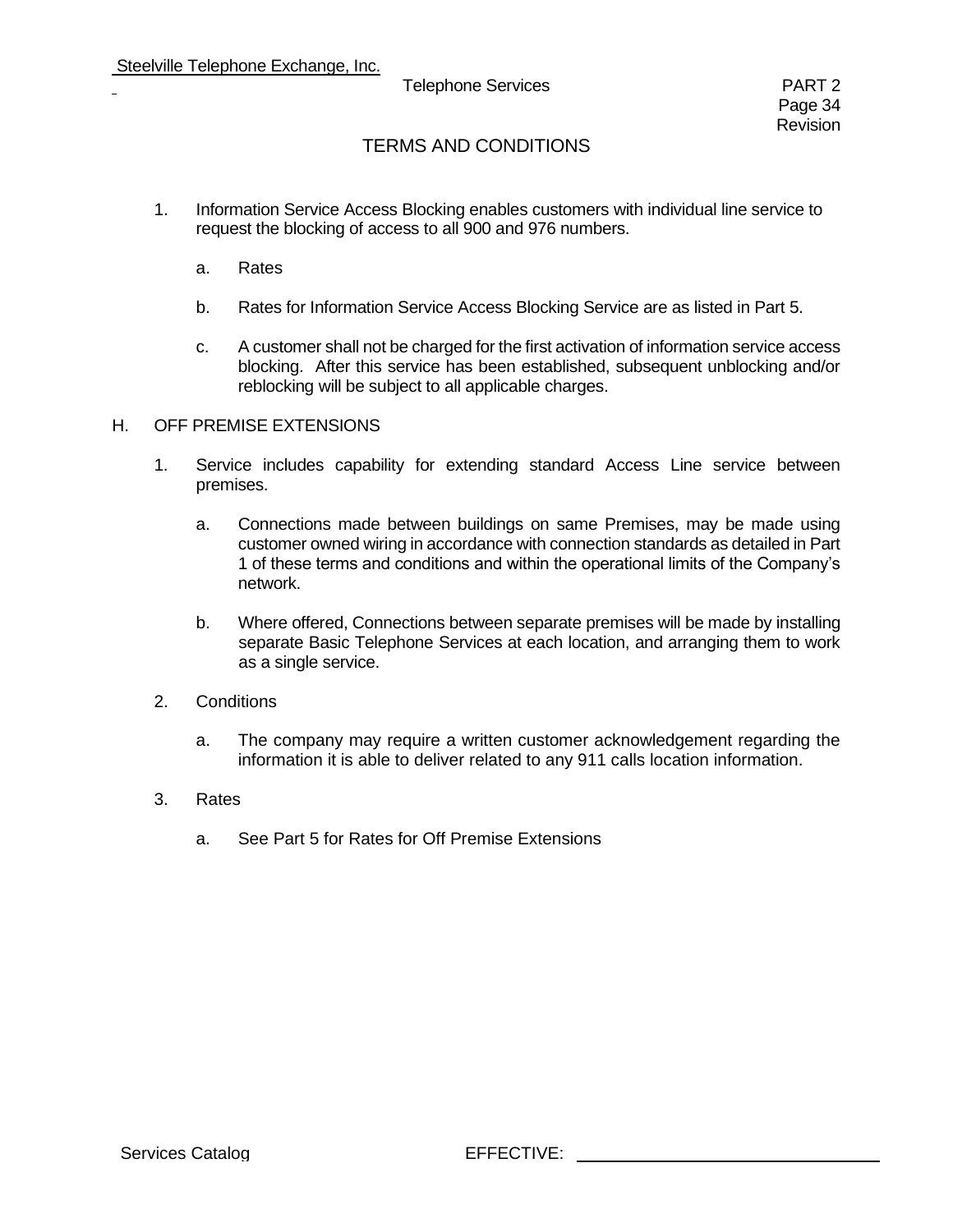#### Broadband Services **PART 3**

## TERMS AND CONDITIONS

#### A. BROADBAND SERVICE

- 1. Broadband Services include Broadband Internet Access provided to Residential and Business customers. Also called Internet service Fiber Service, Cable Modem, or DSL, these services are subject to limited regulation by the FCC.
- 2. Types of Services
	- a. Internet Access Services is provided on an as is basis. Internet Access Services are categorized as Symmetrical or Asymmetrical. Asymmetrical services are most common and provides downstream (from the internet) at greater bandwidth than upstream (to the Internet). Symmetrical service provides similar capacities in both directions. The Company does not guarantee that a customer will achieve speeds set forth at all times. The speeds the Company provides are at a "best effort" and are contingent on network factors.
	- b. The company may require purchase of voice services as a prerequisite to broadband internet access.
	- c. Ancillary Services available to broadband customers include
		- i. Email addresses
		- ii. Managed WiFi
		- iii. Static IP Address assignment
		- iv. Managed Antivirus
- 3. Acceptable Use Policy
	- a. Internet Access services are governed by the Company's Acceptable Use Policy which is posted on its website at <http://www.steelvilletelephone.com/>
- 4. Copyright Protection Notice
	- a. The Company will handle complaints regarding copyright infringement in accordance with the Digital Millennium Copyright Act of 1998. A party wishing to register an allegation of copyright infringement by a Customer may file such allegation using the information on the Company's website.
- 5. Network Performance
	- a. A description of network performance characteristics is available on our website at <http://www.steelvilletelephone.com/>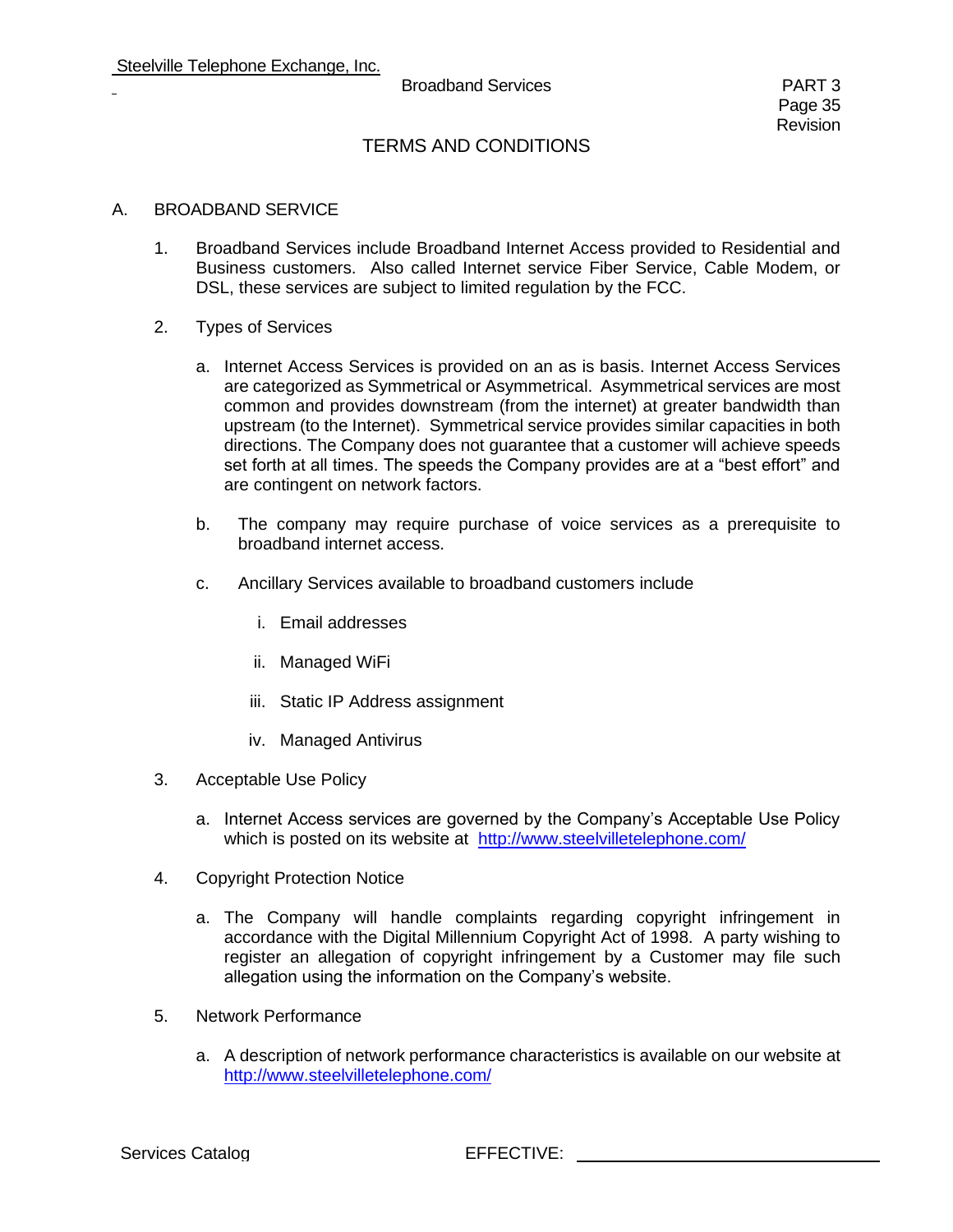#### Broadband Services **PART 3**

- i. During certain peak usage times, the Company may limit data transfer speeds in a non-discriminatory fashion, which may slow the rate of streaming video or download speeds.
- ii. The Company will not unreasonably discriminate in the transmission of lawful network traffic.
- iii. The Company will not block access to lawful content or websites, applications, services, or non-harmful devices.
- iv. The Company will keep accurate records of your service location(s), and may also measure usage characteristics.
- v. The Company reserves the right to immediately disconnect or modify your service if Company determines, in its sole and absolute discretion that your use of service is, or at any time was, inconsistent with normal residential or business usage patterns or is otherwise in violation of these Terms and Conditions.
- vi. In the event your usage exceeds applicable usage limitations and as an alternative to disconnection of service, the Company may offer you a revised service agreement including higher rates for usage of service that is deemed to be inconsistent with normal residential or business use.
- vii. The Company reserves the right to protect its network from harm, which may impact legitimate data flows.
- viii. The Company reserves the right to limit throughput or amount of data transferred, and to deny or discontinue service, without notice, to anyone it believes is using an unlimited data plan or feature in any manner prohibited herein or whose usage adversely impacts Company's network or service levels.
- 6. Customer Initiated Speed Test Information
	- a. A link for a Customer Initiated Speed Test is posted on its website at [http://www.steelvilletelephone.com/.](http://www.steelvilletelephone.com/)
- 7. Rates
	- a. For rates please see our website at<http://www.steelvilletelephone.com/>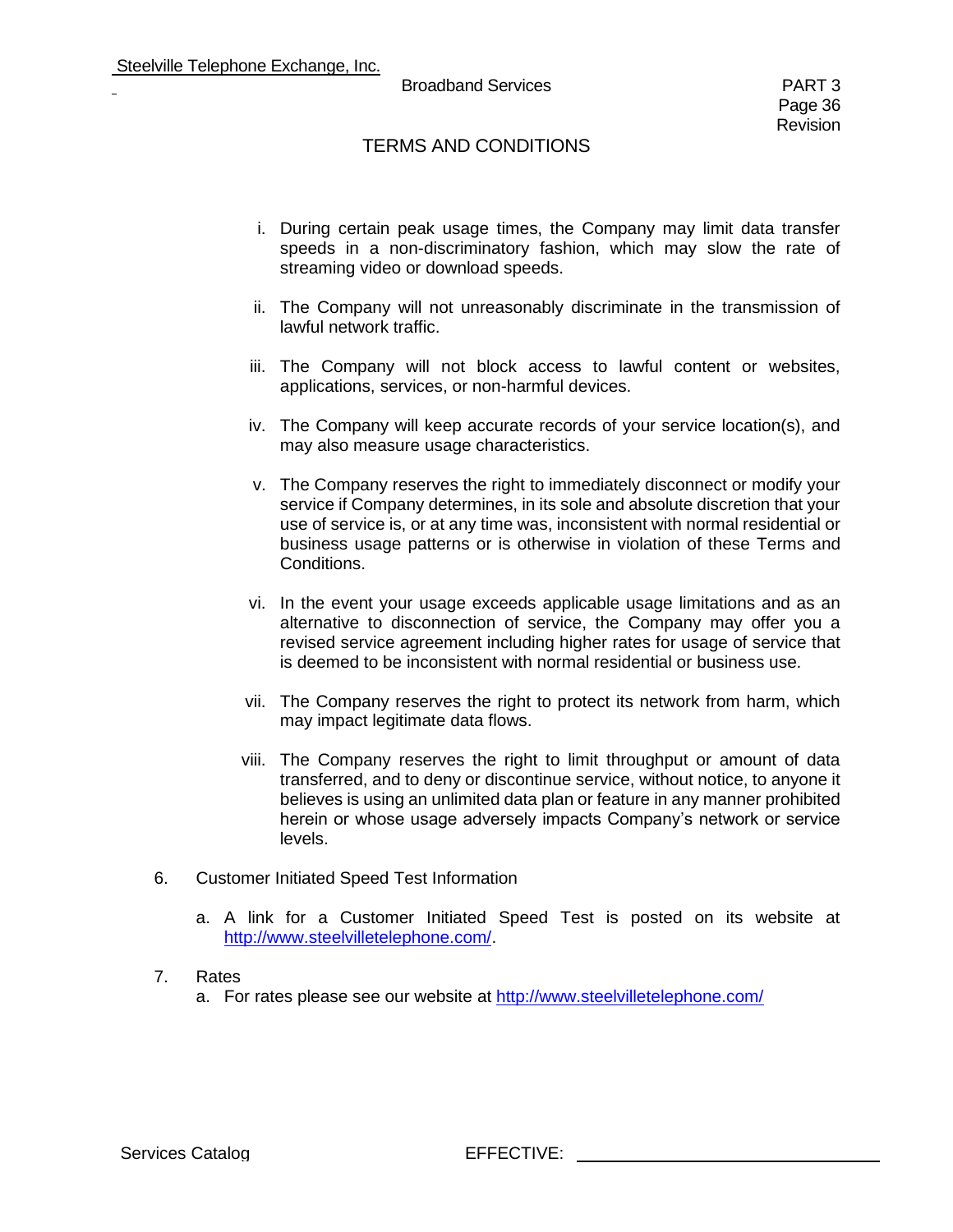Page 37

- 1. Where to Ask Questions or File Complaints
	- a. Contact the service provider for questions about customer service, billing, installations, outages, service requests and signal quality.
	- b. Contact the local franchising authority if the service provider has not resolved your issue and you have complaints about customer service, pricing, installations, outages, service requests and signal quality.
	- c. Contact the FCC at 1-888-225-5322 or send your inquiry to FCC, 445 12th Street, S.W., Washington, D.C. 20554 if you have questions or complaints about commercial limits for children's programming, indecency and obscenity, premise wiring and signal leakage.
	- d. Note: Cable systems with 1,000 or more subscribers are required to maintain certain documents in a public inspection file. These documents include a political programming file; sponsorship identification; EEO reports; commercial records for children's programming; leased access requirements; proof-of-performance tests; and signal leakage and repair logs. These are available for public inspection and copying. In addition, systems must have a current copy of Part 76 of the Commission's rules, which cover cable television.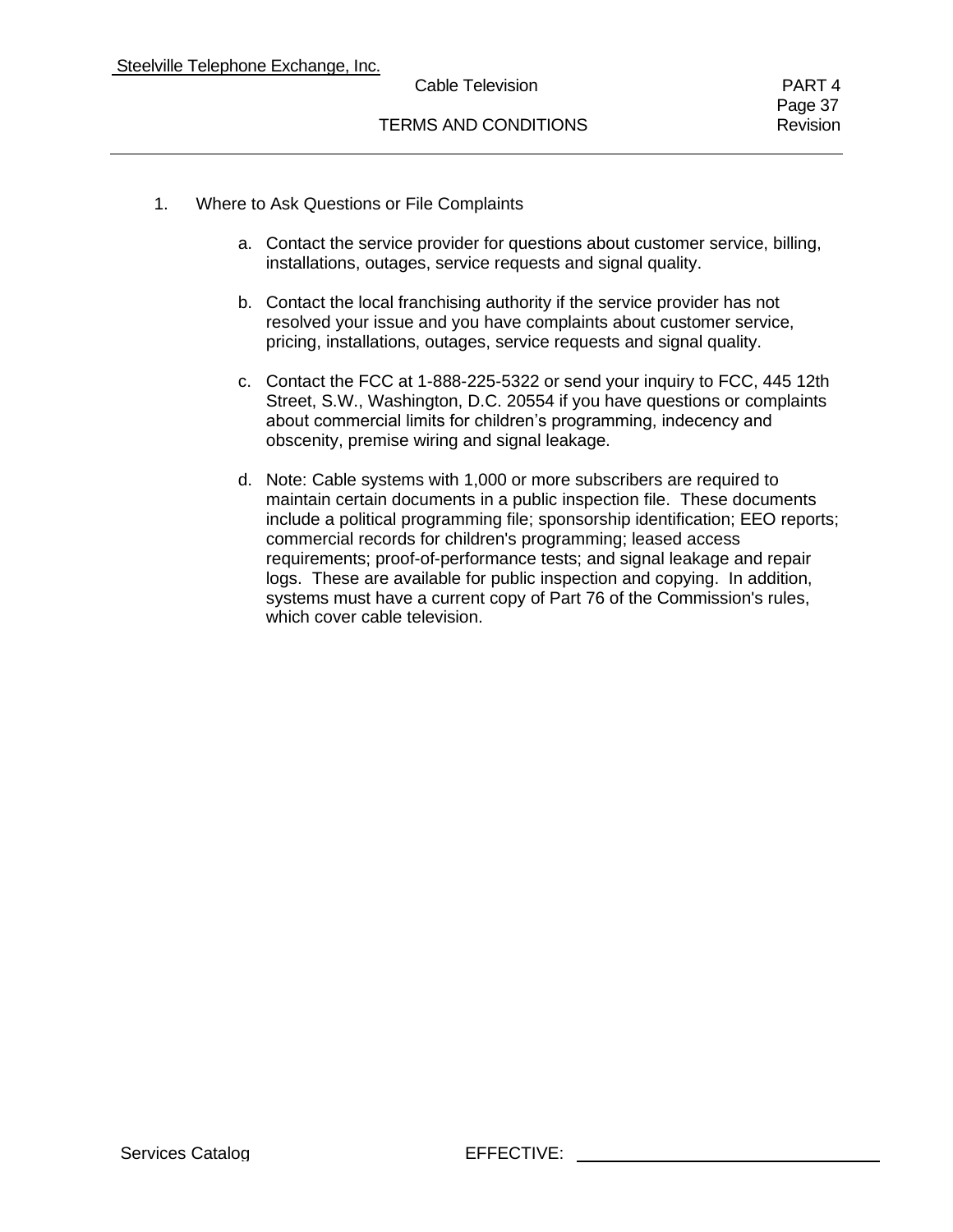| <b>Service</b>                              | T&C      | Bill | <b>NRC</b>             | <b>Monthly</b> |
|---------------------------------------------|----------|------|------------------------|----------------|
|                                             | Ref      | Code |                        |                |
| Single party Residence                      | $2 - 2$  |      |                        | \$18.00        |
| <b>Single party Business</b>                | $2 - 2$  |      |                        | \$20.00        |
| Service Order Charge (Res)                  | $1 - 16$ |      | \$5.00                 |                |
| Service Order Charge (Bus)                  | $1 - 16$ |      | \$5.00                 |                |
| Central Office Charge (Res)                 | $1 - 16$ |      | \$8.00                 |                |
| Central Office Charge (Bus)                 | $1 - 16$ |      | \$8.00                 |                |
| <b>Trip Charge</b>                          | $1 - 16$ |      | \$23.15                |                |
| Labor Charge                                | $1 - 16$ |      | \$85.00                |                |
| Wire Maintenance Plan                       | $1 - 17$ |      | \$2.00                 |                |
| <b>Returned Check Charge</b>                | $1 - 23$ |      | $$20.00 - $30.00$      |                |
| Non-Pay Reconnect                           | $1 - 22$ |      | $$25.00$ (per Service) |                |
| <b>Equipment Recovery Fee</b>               | $1 - 12$ |      | Cost of Equipment      |                |
| <b>Toll Blocking</b>                        |          |      | $\overline{\text{NC}}$ |                |
| Toll Blocking with 800 service              | $2 - 15$ |      | \$6.00                 |                |
| Toll Blocking for Lifeline with 800 service | $2 - 15$ |      | NC                     |                |
| Off Premise Extension Residential           | $2 - 17$ |      | \$18.00                |                |
| <b>Off Premise Extension Business</b>       |          |      | \$20.00                |                |
|                                             |          |      |                        |                |
|                                             |          |      |                        |                |
|                                             |          |      |                        |                |
|                                             |          |      |                        |                |
|                                             |          |      |                        |                |
|                                             |          |      |                        |                |
|                                             |          |      |                        |                |
|                                             |          |      |                        |                |
|                                             |          |      |                        |                |
|                                             |          |      |                        |                |
|                                             |          |      |                        |                |